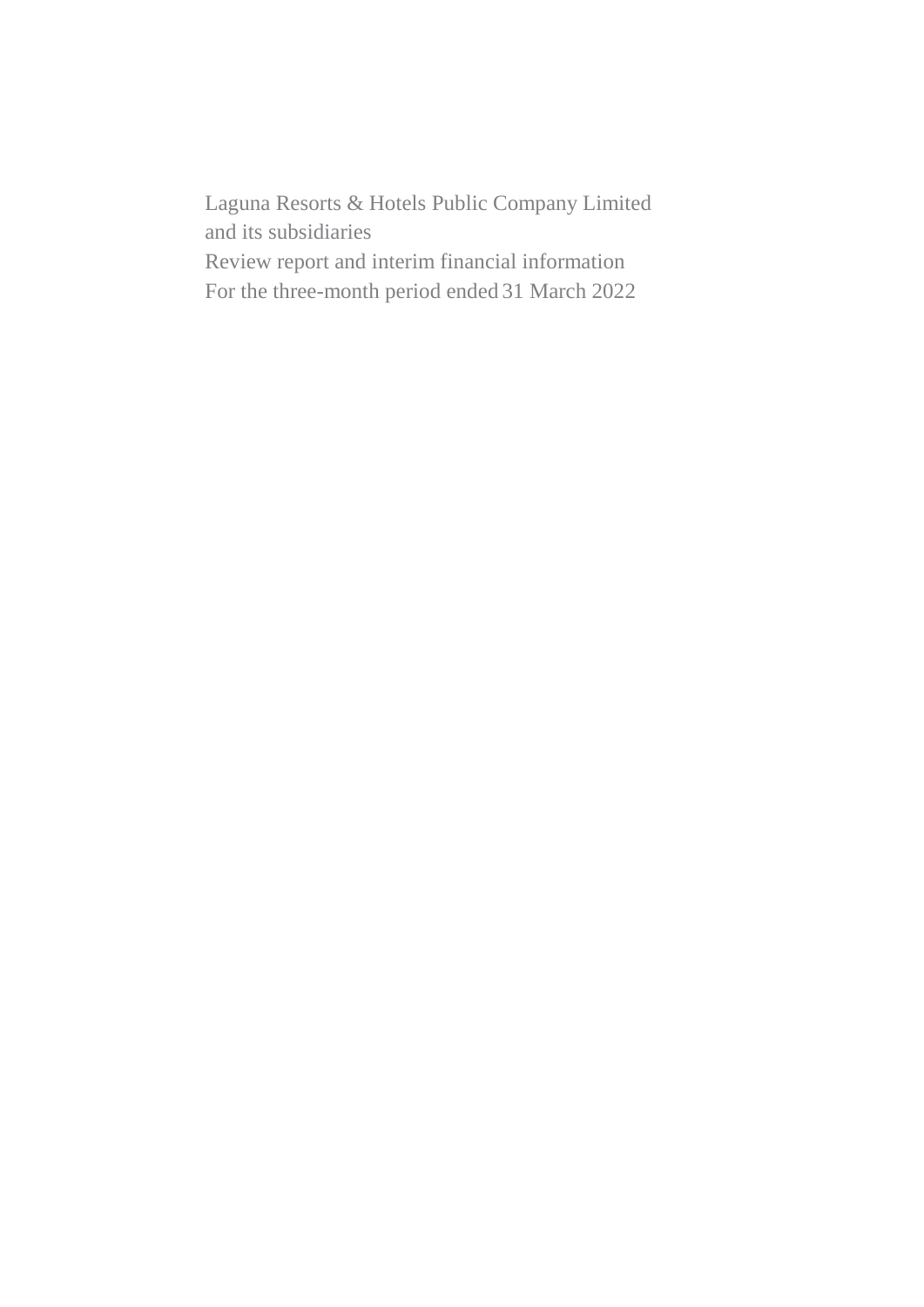#### **Independent Auditor's Report on Review of Interim Financial Information**

To the Shareholders of Laguna Resorts & Hotels Public Company Limited

I have reviewed the accompanying consolidated statement of financial position of Laguna Resorts & Hotels Public Company Limited and its subsidiaries (the Group) as at 31 March 2022, the related consolidated statements of income, comprehensive income, changes in shareholders' equity and cash flows for the three-month period then ended, as well as the condensed notes to the interim consolidated financial statements. I have also reviewed the separate financial information of Laguna Resorts & Hotels Public Company Limited for the same period (collectively "interim financial information"). Management is responsible for the preparation and presentation of this interim financial information in accordance with Thai Accounting Standard 34 *Interim Financial Reporting*. My responsibility is to express a conclusion on this interim financial information based on my review.

#### **Scope of Review**

I conducted my review in accordance with Thai Standard on Review Engagements 2410, *Review of Interim Financial Information Performed by the Independent Auditor of the Entity*. A review of interim financial information consists of making inquiries, primarily of persons responsible for financial and accounting matters, and applying analytical and other review procedures. A review is substantially less in scope than an audit conducted in accordance with Thai Standards on Auditing and consequently does not enable me to obtain assurance that I would become aware of all significant matters that might be identified in an audit. Accordingly, I do not express an audit opinion.

### **Conclusion**

Based on my review, nothing has come to my attention that causes me to believe that the accompanying interim financial information is not prepared, in all material respects, in accordance with Thai Accounting Standard 34 *Interim Financial Reporting*.

Pimjai Manitkajohnkit Certified Public Accountant (Thailand) No. 4521 EY Office Limited

Bangkok: 10 May 2022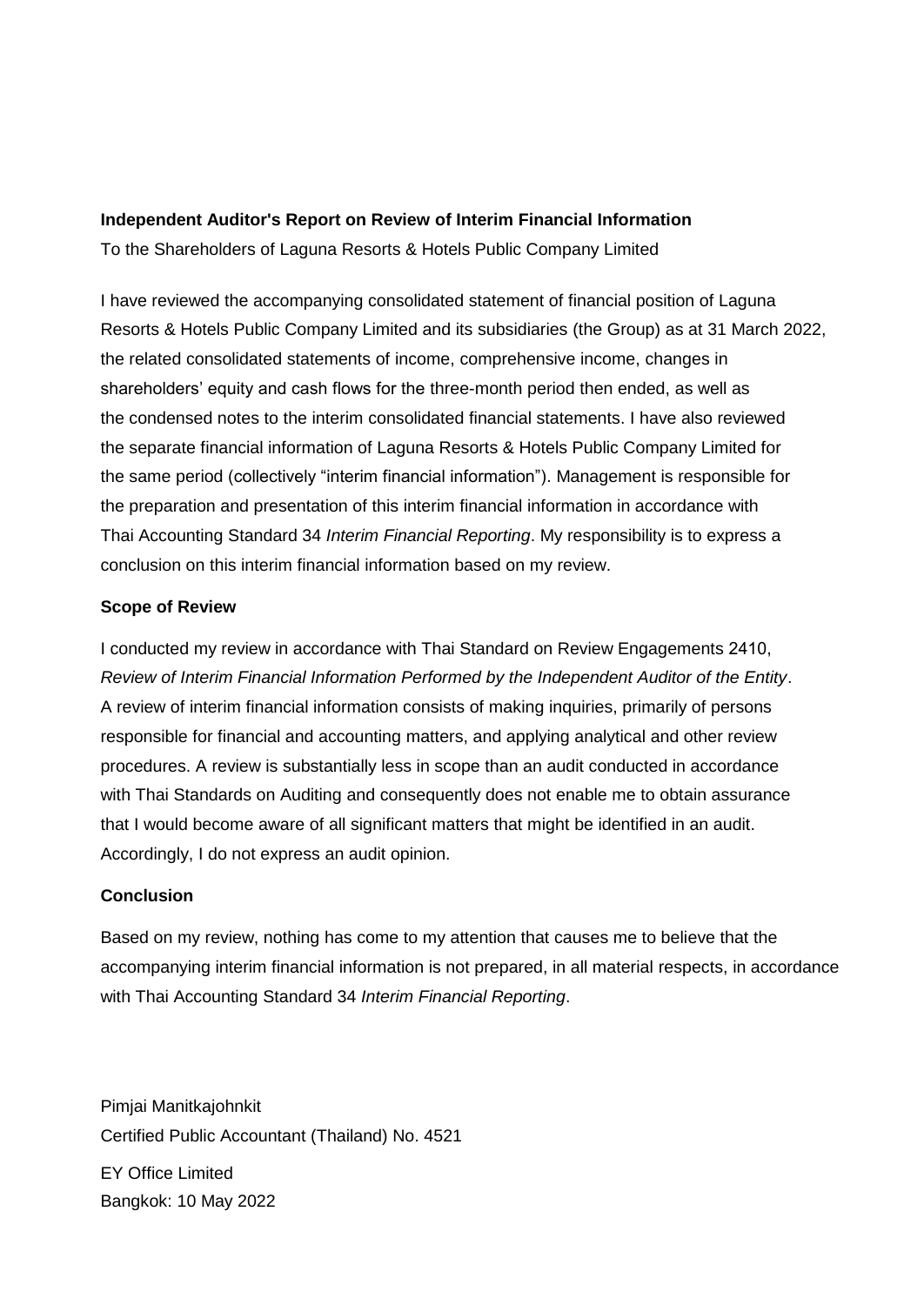#### **Statement of financial position**

**As at 31 March 2022**

|                                                       |                |               | <b>Consolidated financial statements</b> | Separate financial statements |                  |
|-------------------------------------------------------|----------------|---------------|------------------------------------------|-------------------------------|------------------|
|                                                       | Note           | 31 March 2022 | 31 December 2021                         | 31 March 2022                 | 31 December 2021 |
|                                                       |                | (Unaudited    | (Audited)                                | (Unaudited                    | (Audited)        |
|                                                       |                | but reviewed) |                                          | but reviewed)                 |                  |
| <b>Assets</b>                                         |                |               |                                          |                               |                  |
| <b>Current assets</b>                                 |                |               |                                          |                               |                  |
| Cash and cash equivalents                             |                | 1,005,336     | 731,929                                  | 135,803                       | 148,701          |
| Trade and other receivables                           | $\overline{c}$ | 777,417       | 679,491                                  | 311,132                       | 274,005          |
| Inventories                                           |                | 59,261        | 60,150                                   |                               |                  |
| Property development cost                             | 4              | 4,112,730     | 4,172,649                                | 111,429                       | 111,429          |
| Cost to obtain contracts with customers               |                | 151,669       | 151,626                                  |                               |                  |
| Other current financial asset                         |                | 2,367         | 2,367                                    | 2,367                         | 2,367            |
| Other current assets                                  |                | 171,928       | 109,395                                  | 6,833                         | 5,426            |
| <b>Total current assets</b>                           |                | 6,280,708     | 5,907,607                                | 567,564                       | 541,928          |
| <b>Non-current assets</b>                             |                |               |                                          |                               |                  |
| Long-term restricted deposit at financial institution |                | 38,101        | 38,101                                   |                               |                  |
| Other non-current financial assets                    |                | 811,054       | 846,272                                  |                               |                  |
| Long-term trade accounts receivable                   | 5              | 396,986       | 471,147                                  |                               |                  |
| Investments in subsidiaries                           |                |               |                                          | 4,242,655                     | 4,242,655        |
| Investments in associates                             | 6              | 1,001,160     | 985,618                                  | 777,454                       | 777,454          |
| Long-term loans to subsidiaries                       | 3              |               |                                          | 1,312,550                     | 1,286,550        |
| Investment properties                                 | $\overline{7}$ | 1,382,223     | 1,382,223                                | 181,602                       | 181,602          |
| Property, plant and equipment                         | 8              | 12,251,255    | 12,329,261                               | 35,445                        | 36,376           |
| Right-of-use assets                                   |                | 33,759        | 38,468                                   | 1,044                         | 1,292            |
| Deferred tax assets                                   |                | 34,176        | 35,447                                   |                               |                  |
| Goodwill                                              |                | 407,904       | 407,904                                  |                               |                  |
| Other non-current assets                              |                | 53,866        | 45,723                                   | 10,700                        | 9,439            |
| Total non-current assets                              |                | 16,410,484    | 16,580,164                               | 6,561,450                     | 6,535,368        |
| <b>Total assets</b>                                   |                | 22,691,192    | 22,487,771                               | 7,129,014                     | 7,077,296        |

The accompanying notes to interim consolidated financial statements are an integral part of the financial statements.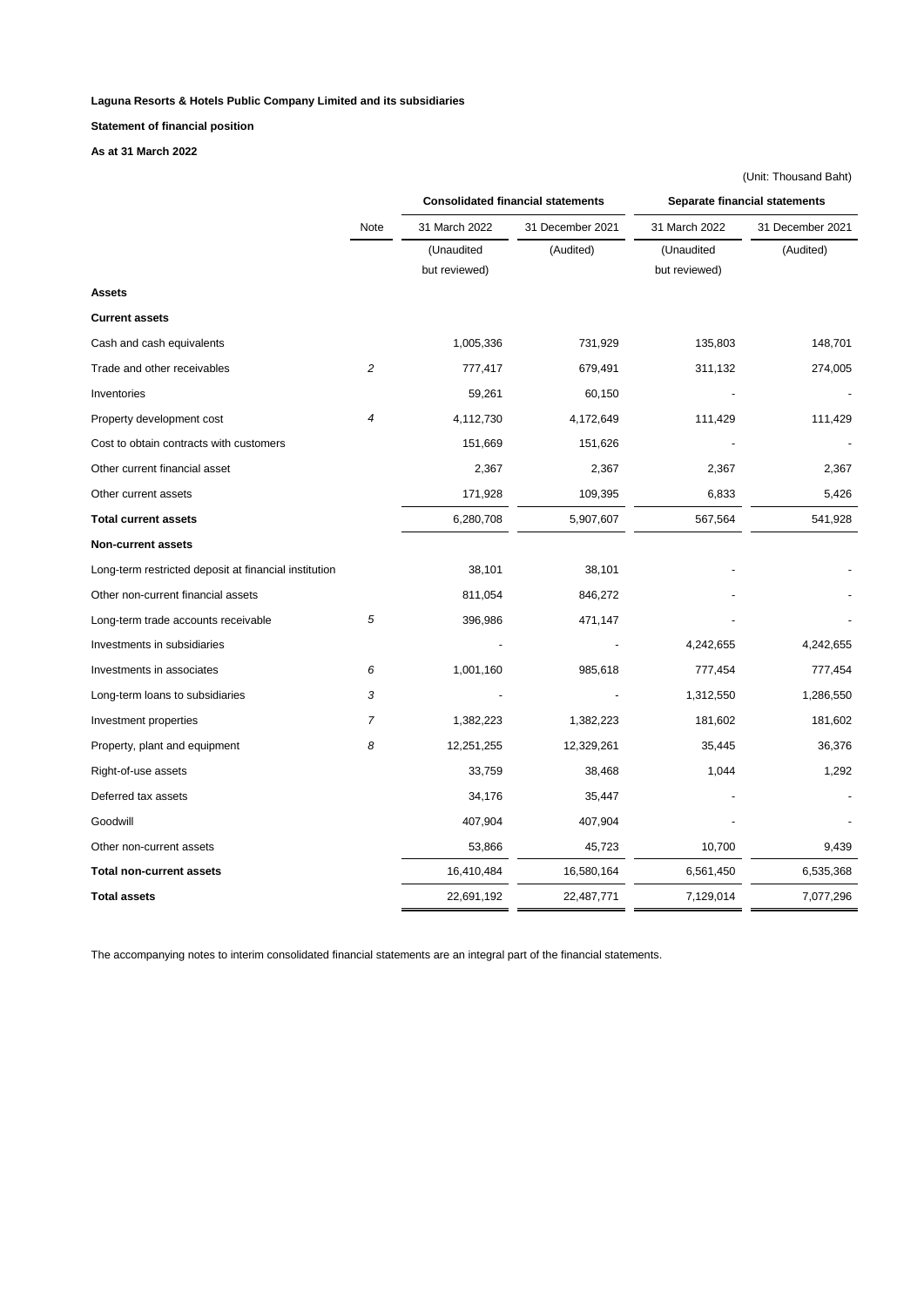#### **Statement of financial position (continued)**

**As at 31 March 2022**

|                                                   |      |               |                                          |                               | (Unit: Thousand Baht) |  |
|---------------------------------------------------|------|---------------|------------------------------------------|-------------------------------|-----------------------|--|
|                                                   |      |               | <b>Consolidated financial statements</b> | Separate financial statements |                       |  |
|                                                   | Note | 31 March 2022 | 31 December 2021                         | 31 March 2022                 | 31 December 2021      |  |
|                                                   |      | (Unaudited    | (Audited)                                | (Unaudited                    | (Audited)             |  |
|                                                   |      | but reviewed) |                                          | but reviewed)                 |                       |  |
| Liabilities and shareholders' equity              |      |               |                                          |                               |                       |  |
| <b>Current liabilities</b>                        |      |               |                                          |                               |                       |  |
| Bank overdrafts and short-term loans from         |      |               |                                          |                               |                       |  |
| financial institutions                            | 9    | 1,156,774     | 1,181,162                                | 650,000                       | 650,000               |  |
| Trade and other payables                          |      | 1,131,791     | 1,131,977                                | 209,113                       | 200,481               |  |
| Current portion of long-term loans from financial |      |               |                                          |                               |                       |  |
| institutions                                      | 10   | 612,853       | 540,075                                  |                               |                       |  |
| Current portion of lease liabilities              |      | 50,669        | 48,033                                   | 6,002                         | 5,996                 |  |
| Income tax payable                                |      | 24,729        | 15,724                                   |                               |                       |  |
| Advance received from customers                   |      | 1,265,261     | 1,218,898                                |                               |                       |  |
| Other current liabilities                         |      | 343,727       | 223,188                                  | 21,757                        | 14,588                |  |
| <b>Total current liabilities</b>                  |      | 4,585,804     | 4,359,057                                | 886,872                       | 871,065               |  |
| <b>Non-current liabilities</b>                    |      |               |                                          |                               |                       |  |
| Long-term loans from subsidiaries                 | 3    |               |                                          | 277,500                       | 228,500               |  |
| Long-term loan from related company               | 3    | 15,950        | 22,950                                   |                               |                       |  |
| Long-term loans from financial institutions,      |      |               |                                          |                               |                       |  |
| net of current portion                            | 10   | 4,715,727     | 4,815,629                                | 1,375,007                     | 1,374,900             |  |
| Provision for long-term employee benefits         |      | 109,093       | 106,802                                  | 14,554                        | 14,341                |  |
| Deferred tax liabilities                          |      | 2,899,364     | 2,868,320                                | 115,375                       | 116,273               |  |
| Lease liabilities, net of current portion         |      | 26,597        | 30,172                                   | 468                           | 620                   |  |
| Other non-current liabilities                     |      | 502,510       | 463,058                                  | 99,171                        | 91,969                |  |
| <b>Total non-current liabilities</b>              |      | 8,269,241     | 8,306,931                                | 1,882,075                     | 1,826,603             |  |
| <b>Total liabilities</b>                          |      | 12,855,045    | 12,665,988                               | 2,768,947                     | 2,697,668             |  |
| <b>Shareholders' equity</b>                       |      |               |                                          |                               |                       |  |
| Share capital                                     |      |               |                                          |                               |                       |  |
| Registered                                        |      |               |                                          |                               |                       |  |
| 211,675,358 ordinary shares of Baht 10 each       |      | 2,116,754     | 2,116,754                                | 2,116,754                     | 2,116,754             |  |
| Issued and fully paid-up                          |      |               |                                          |                               |                       |  |
| 166,682,701 ordinary shares of Baht 10 each       |      | 1,666,827     | 1,666,827                                | 1,666,827                     | 1,666,827             |  |
| Share premium                                     |      | 2,062,461     | 2,062,461                                | 2,062,461                     | 2,062,461             |  |
| Capital reserve                                   |      | 568,131       | 568,131                                  |                               |                       |  |
| Retained earnings                                 |      |               |                                          |                               |                       |  |
| Appropriated - statutory reserve                  |      | 211,675       | 211,675                                  | 211,675                       | 211,675               |  |
| Unappropriated                                    |      | (495, 474)    | (556, 051)                               | 277,791                       | 297,352               |  |
| Other components of shareholders' equity          |      | 5,703,961     | 5,750,603                                | 141,313                       | 141,313               |  |
| Equity attributable to owners of the Company      |      | 9,717,581     | 9,703,646                                | 4,360,067                     | 4,379,628             |  |
| Equity attributable to non-controlling interests  |      |               |                                          |                               |                       |  |
| of the subsidiaries                               |      | 118,566       | 118,137                                  |                               |                       |  |
| Total shareholders' equity                        |      | 9,836,147     | 9,821,783                                | 4,360,067                     | 4,379,628             |  |
| Total liabilities and shareholders' equity        |      | 22,691,192    | 22,487,771                               | 7,129,014                     | 7,077,296             |  |

- - - -

The accompanying notes to interim consolidated financial statements are an integral part of the financial statements.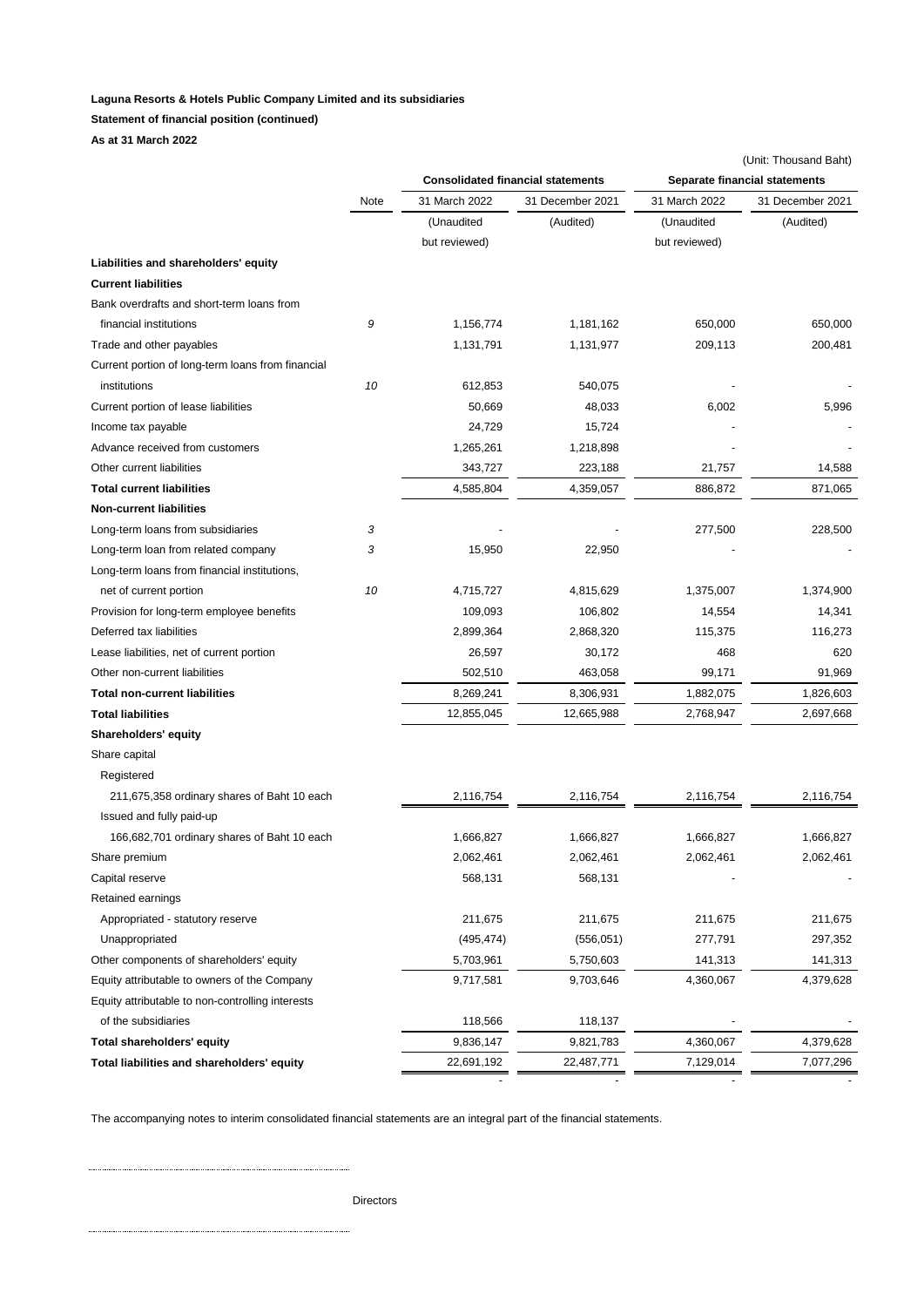#### **Income statement**

#### **For the three-month period ended 31 March 2022**

|                                                             |      | (Unit: Thousand Baht, except earnings per share expressed in Baht) |            |                               |           |  |  |  |
|-------------------------------------------------------------|------|--------------------------------------------------------------------|------------|-------------------------------|-----------|--|--|--|
|                                                             |      | <b>Consolidated financial statements</b>                           |            | Separate financial statements |           |  |  |  |
|                                                             | Note | 2022                                                               | 2021       | 2022                          | 2021      |  |  |  |
| <b>Revenues</b>                                             |      |                                                                    |            |                               |           |  |  |  |
| Revenue from hotel operations                               |      | 543,225                                                            | 106,555    | 9,532                         |           |  |  |  |
| Revenue from property development operations                |      | 501,812                                                            | 306,951    |                               |           |  |  |  |
| Revenue from office rental operations                       |      | 8,409                                                              | 6,822      | 2,905                         | 956       |  |  |  |
| Other income                                                |      | 4,685                                                              | 4,590      | 16,299                        | 14,880    |  |  |  |
| <b>Total revenues</b>                                       |      | 1,058,131                                                          | 424,918    | 28,736                        | 15,836    |  |  |  |
| <b>Expenses</b>                                             |      |                                                                    |            |                               |           |  |  |  |
| Cost of hotel operations                                    |      | 345,385                                                            | 203,144    | 5,089                         |           |  |  |  |
| Cost of property development operations                     |      | 274,488                                                            | 149,816    |                               |           |  |  |  |
| Cost of office rental operations                            |      | 6,509                                                              | 5,170      | 1,217                         | 995       |  |  |  |
| Selling expenses                                            |      | 100,709                                                            | 27,045     | 27                            | 34        |  |  |  |
| Administrative expenses                                     |      | 224,805                                                            | 186,062    | 36,450                        | 32,992    |  |  |  |
| <b>Total expenses</b>                                       |      | 951,896                                                            | 571,237    | 42,783                        | 34,021    |  |  |  |
| <b>Operating profit (loss)</b>                              |      | 106,235                                                            | (146, 319) | (14, 047)                     | (18, 185) |  |  |  |
| Share of profit from investments in associates              | 6    | 17,172                                                             | 12,923     |                               |           |  |  |  |
| Finance income                                              |      | 10,467                                                             | 12,916     | 11,164                        | 14,748    |  |  |  |
| Finance cost                                                |      | (45, 884)                                                          | (64, 274)  | (17, 576)                     | (18, 963) |  |  |  |
| Profit (loss) before income tax expenses                    |      | 87,990                                                             | (184, 754) | (20, 459)                     | (22, 400) |  |  |  |
| Income tax revenue (expenses)                               | 11   | (48, 440)                                                          | (20, 693)  | 898                           | 1,412     |  |  |  |
| Profit (loss) for the period                                |      | 39,550                                                             | (205, 447) | (19, 561)                     | (20, 988) |  |  |  |
| Profit (loss) attributable to:                              |      |                                                                    |            |                               |           |  |  |  |
| Equity holders of the Company                               |      | 40,129                                                             | (200, 185) | (19, 561)                     | (20, 988) |  |  |  |
| Non-controlling interests of the subsidiaries               |      | (579)                                                              | (5,262)    |                               |           |  |  |  |
|                                                             |      | 39,550                                                             | (205, 447) |                               |           |  |  |  |
| Earnings per share                                          |      |                                                                    |            |                               |           |  |  |  |
| Basic earnings per share                                    |      |                                                                    |            |                               |           |  |  |  |
| Profit (loss) attributable to equity holders of the Company |      | 0.24                                                               | (1.20)     | (0.12)                        | (0.13)    |  |  |  |

The accompanying notes to interim consolidated financial statements are an integral part of the financial statements.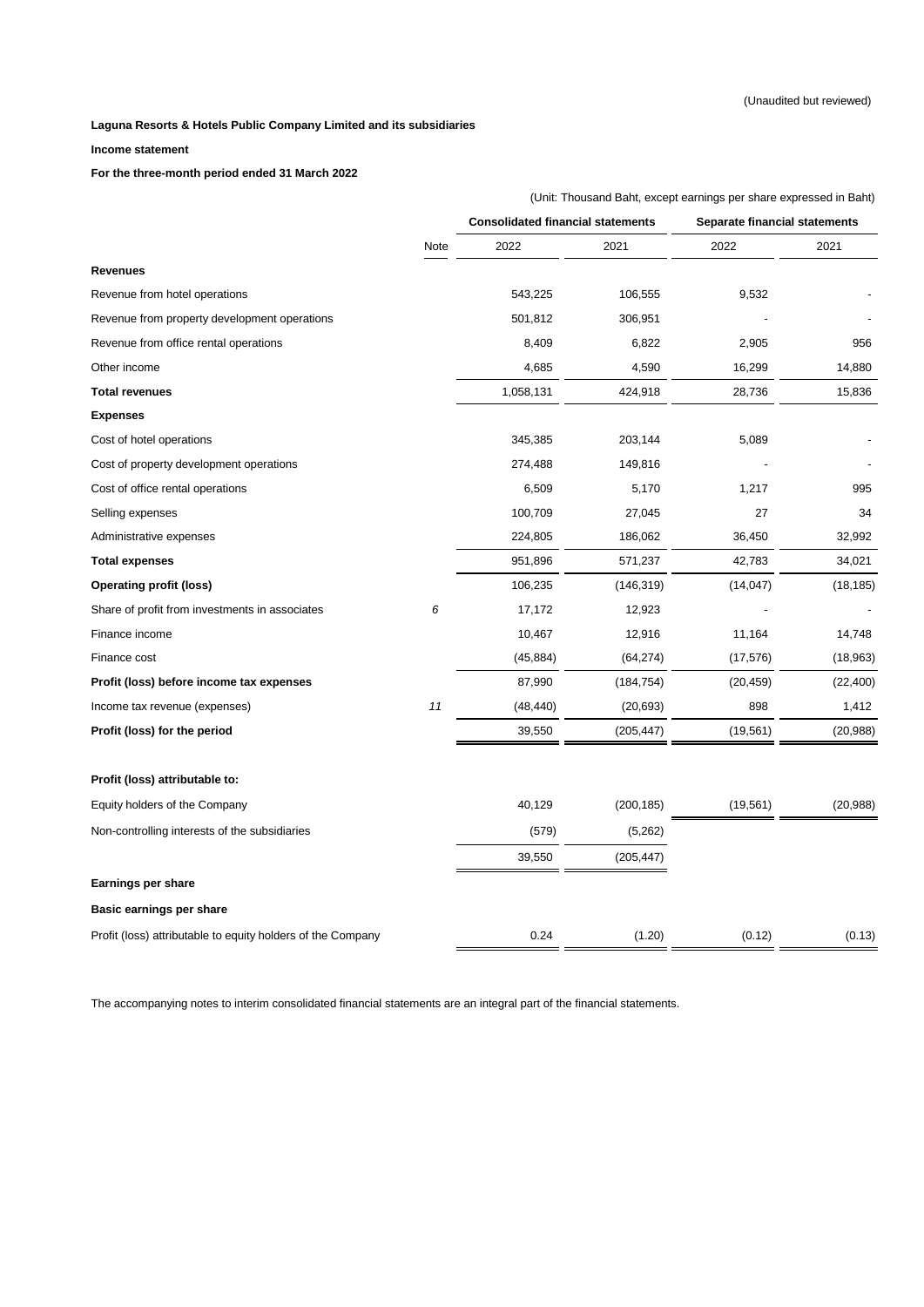(Unaudited but reviewed)

**Laguna Resorts & Hotels Public Company Limited and its subsidiaries**

#### **Statement of comprehensive income**

**For the three-month period ended 31 March 2022**

|                                                            |      |                                          |            | (Unit: Thousand Baht)         |           |  |  |
|------------------------------------------------------------|------|------------------------------------------|------------|-------------------------------|-----------|--|--|
|                                                            |      | <b>Consolidated financial statements</b> |            | Separate financial statements |           |  |  |
|                                                            | Note | 2022                                     | 2021       | 2022                          | 2021      |  |  |
| Profit (loss) for the period                               |      | 39,550                                   | (205, 447) | (19, 561)                     | (20, 988) |  |  |
| Other comprehensive income (loss):                         |      |                                          |            |                               |           |  |  |
| Other comprehensive income (loss) to be reclassified       |      |                                          |            |                               |           |  |  |
| to profit or loss in subsequent periods                    |      |                                          |            |                               |           |  |  |
| Exchange differences on translation of                     |      |                                          |            |                               |           |  |  |
| financial statements in foreign currency                   |      | 4,619                                    | (267)      |                               |           |  |  |
| Share of other comprehensive income (loss) from associates | 6    | (1,282)                                  | 2,278      |                               |           |  |  |
| Other comprehensive income to be reclassified              |      |                                          |            |                               |           |  |  |
| to profit or loss in subsequent periods, net of income tax |      | 3,337                                    | 2,011      |                               |           |  |  |
| Other comprehensive income (loss) not to be reclassified   |      |                                          |            |                               |           |  |  |
| to profit or loss in subsequent periods                    |      |                                          |            |                               |           |  |  |
| Gain (loss) on changes in investments in equity designated |      |                                          |            |                               |           |  |  |
| at fair value through other comprehensive income           |      | (28, 174)                                | 85,890     |                               |           |  |  |
| Share of other comprehensive income (loss) from associates | 6    | (349)                                    | 1,257      |                               |           |  |  |
| Other comprehensive income (loss) not to be reclassified   |      |                                          |            |                               |           |  |  |
| to profit or loss in subsequent periods, net of income tax |      | (28, 523)                                | 87,147     |                               |           |  |  |
| Other comprehensive income (loss) for the period           |      | (25, 186)                                | 89,158     |                               |           |  |  |
| Total comprehensive income (loss) for the period           |      | 14,364                                   | (116, 289) | (19, 561)                     | (20, 988) |  |  |
|                                                            |      |                                          |            |                               |           |  |  |
| Total comprehensive income (loss) attributable to:         |      |                                          |            |                               |           |  |  |
| Equity holders of the Company                              |      | 13,935                                   | (111, 127) | (19, 561)                     | (20, 988) |  |  |
| Non-controlling interests of the subsidiaries              |      | 429                                      | (5, 162)   |                               |           |  |  |
|                                                            |      | 14,364                                   | (116, 289) |                               |           |  |  |

The accompanying notes to interim consolidated financial statements are an integral part of the financial statements.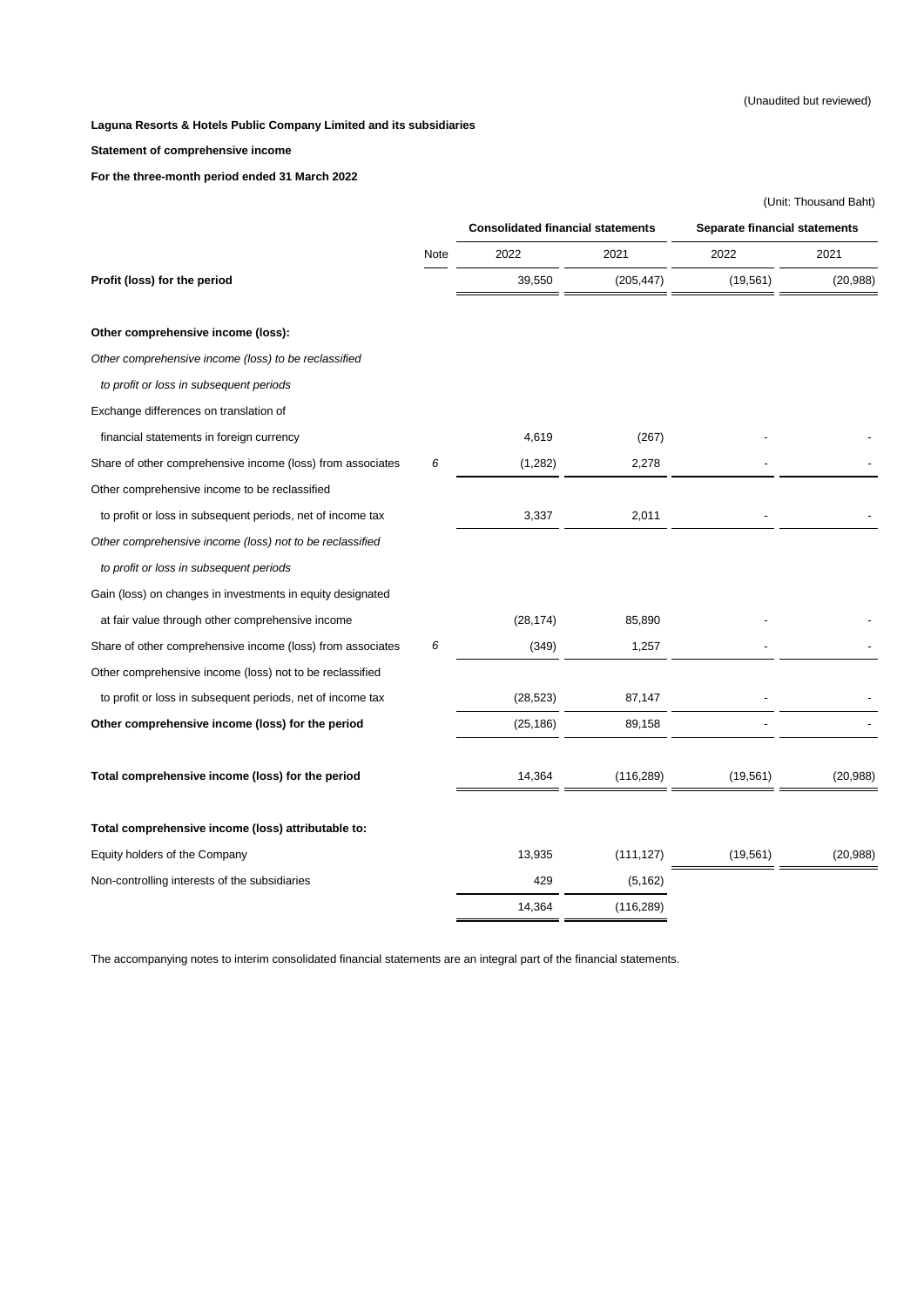#### **Statement of changes in shareholders' equity**

**For the three-month period ended 31 March 2022**

|                                                                                                                       |                          | <b>Consolidated financial statements</b> |                          |                          |                |                                                  |                          |                                          |                          |                          |                 |                          |                          |
|-----------------------------------------------------------------------------------------------------------------------|--------------------------|------------------------------------------|--------------------------|--------------------------|----------------|--------------------------------------------------|--------------------------|------------------------------------------|--------------------------|--------------------------|-----------------|--------------------------|--------------------------|
|                                                                                                                       |                          |                                          |                          |                          |                | Equity attributable to the owners of the Company |                          |                                          |                          |                          |                 |                          |                          |
|                                                                                                                       |                          |                                          |                          |                          |                |                                                  |                          | Other components of shareholders' equity |                          |                          |                 |                          |                          |
|                                                                                                                       |                          |                                          |                          |                          |                |                                                  |                          | Other comprehensive income               |                          |                          |                 |                          |                          |
|                                                                                                                       |                          |                                          |                          |                          |                | Exchange                                         |                          |                                          |                          |                          |                 |                          |                          |
|                                                                                                                       |                          |                                          |                          |                          |                | differences on                                   |                          | Gain (loss) on                           |                          |                          |                 | Equity attributable      |                          |
|                                                                                                                       |                          |                                          |                          |                          |                | translation of                                   |                          | investments in equity                    | Share of other           | Total other              | Total equity    | to non-controlling       |                          |
|                                                                                                                       | Issued and fully         |                                          |                          | Retained earnings        |                | financial                                        | Revaluation              | designated at fair                       | comprehensive            | components of            | attributable to | interests                | Total                    |
|                                                                                                                       | paid-up                  |                                          |                          | Appropriated -           |                | statements in                                    | surplus                  | value through other                      | income (loss) from       | shareholders'            | owners of       | of the                   | shareholders'            |
|                                                                                                                       | share capital            | Share premium                            | Capital reserve          | statutory reserve        | Unappropriated | foreign currency                                 | on assets                | comprehensive income                     | associates               | equity                   | the Company     | subsidiaries             | equity                   |
| Balance as at 1 January 2021                                                                                          | 1,666,827                | 2,062,461                                | 568,131                  | 211,675                  | 447,534        | 124,299                                          | 5,478,403                | 85,453                                   | (12, 207)                | 5,675,948                | 10,632,576      | 119,537                  | 10,752,113               |
| Loss for the period                                                                                                   |                          |                                          |                          |                          | (200, 185)     |                                                  |                          |                                          |                          | $\overline{\phantom{a}}$ | (200, 185)      | (5,262)                  | (205, 447)               |
| Other comprehensive income (loss) for the period                                                                      | $\sim$                   | $\overline{\phantom{a}}$                 | $\overline{\phantom{a}}$ | $\sim$                   |                | (367)                                            |                          | 85,890                                   | 3,535                    | 89,058                   | 89,058          | 100                      | 89,158                   |
| Total comprehensive income (loss) for the period                                                                      |                          | $\overline{\phantom{a}}$                 | $\sim$                   | $\sim$                   | (200, 185)     | (367)                                            |                          | 85,890                                   | 3,535                    | 89,058                   | (111, 127)      | (5, 162)                 | (116, 289)               |
| Reversal of revaluation surplus on disposal of assets                                                                 | $\overline{\phantom{a}}$ | $\overline{\phantom{a}}$                 | $\sim$                   | $\sim$                   | 12,716         | $\sim$                                           | (12, 716)                | $\sim$                                   | $\overline{\phantom{a}}$ | (12, 716)                |                 | $\sim$                   | $\sim$                   |
| Balance as at 31 March 2021                                                                                           | 1,666,827                | 2,062,461                                | 568,131                  | 211,675                  | 260,065        | 123,932                                          | 5,465,687                | 171,343                                  | (8,672)                  | 5,752,290                | 10,521,449      | 114,375                  | 10,635,824               |
| Balance as at 1 January 2022                                                                                          | 1,666,827                | 2,062,461                                | 568,131                  | 211,675                  | (556, 051)     | 115,240                                          | 5,450,230                | 191,926                                  | (6, 793)                 | 5,750,603                | 9,703,646       | 118,137                  | 9,821,783                |
| Profit (loss) for the period                                                                                          | $\overline{\phantom{a}}$ | $\overline{\phantom{a}}$                 | $\overline{\phantom{a}}$ | $\overline{\phantom{a}}$ | 40,129         | $\sim$                                           | $\overline{\phantom{a}}$ | $\sim$                                   | $\sim$                   | $\overline{\phantom{a}}$ | 40,129          | (579)                    | 39,550                   |
| Other comprehensive income (loss) for the period                                                                      |                          |                                          | $\overline{\phantom{a}}$ | $\overline{\phantom{a}}$ |                | 3,611                                            |                          | (28, 174)                                | (1,631)                  | (26, 194)                | (26, 194)       | 1,008                    | (25, 186)                |
| Total comprehensive income (loss) for the period                                                                      |                          | $\overline{\phantom{a}}$                 | $\overline{\phantom{a}}$ | $\overline{\phantom{a}}$ | 40,129         | 3,611                                            |                          | (28, 174)                                | (1,631)                  | (26, 194)                | 13,935          | 429                      | 14,364                   |
| Reversal of revaluation surplus on disposal of assets                                                                 | $\overline{\phantom{a}}$ | $\overline{\phantom{a}}$                 |                          |                          | 20,448         | $\sim$                                           | (20, 448)                |                                          | $\overline{\phantom{a}}$ | (20, 448)                |                 | $\overline{\phantom{a}}$ | $\overline{\phantom{a}}$ |
| Balance as at 31 March 2022                                                                                           | 1,666,827                | 2,062,461                                | 568,131                  | 211,675                  | (495, 474)     | 118,851                                          | 5,429,782                | 163,752                                  | (8, 424)                 | 5,703,961                | 9,717,581       | 118,566                  | 9,836,147                |
|                                                                                                                       |                          |                                          |                          | $\overline{\phantom{a}}$ |                |                                                  |                          |                                          |                          |                          |                 |                          |                          |
|                                                                                                                       |                          |                                          |                          |                          |                |                                                  |                          |                                          |                          |                          |                 |                          | $\overline{\phantom{a}}$ |
| The accompanying notes to interim consolidated financial statements are an integral part of the financial statements. |                          |                                          |                          |                          |                |                                                  |                          |                                          |                          |                          |                 | $\overline{\phantom{a}}$ | $\sim$                   |

(Unaudited but reviewed)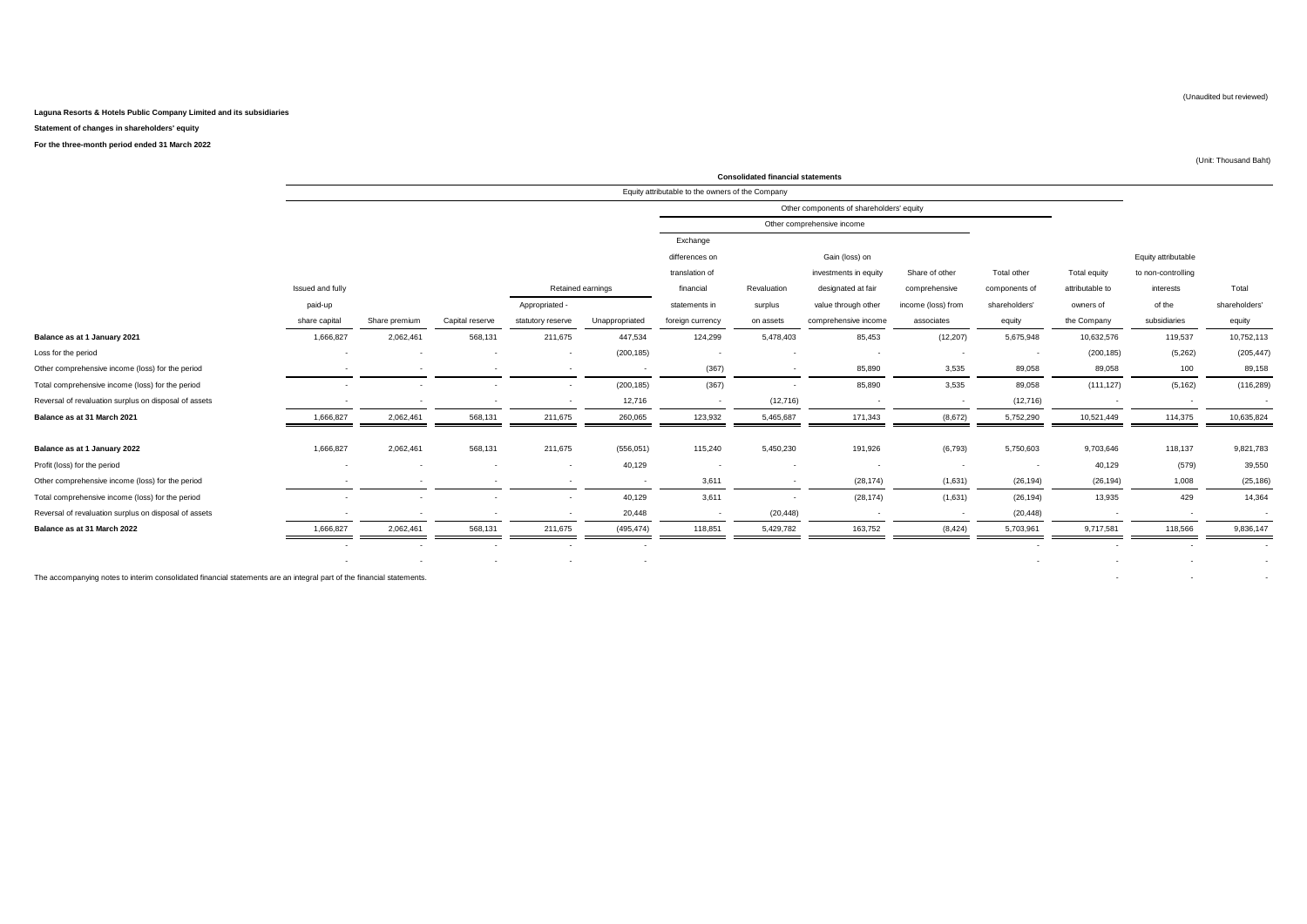**Statement of changes in shareholders' equity (continued)**

**For the three-month period ended 31 March 2022**

|                                                  |                          |                          |                          | Separate financial statements |                                          |                          |               |
|--------------------------------------------------|--------------------------|--------------------------|--------------------------|-------------------------------|------------------------------------------|--------------------------|---------------|
|                                                  |                          |                          |                          |                               | Other components of shareholders' equity |                          |               |
|                                                  |                          |                          |                          |                               | Other comprehensive                      | Total other              |               |
|                                                  | Issued and fully         |                          | Retained earnings        |                               | income                                   | components of            | Total         |
|                                                  | paid-up                  |                          | Appropriated -           |                               | Revaluation                              | shareholders'            | shareholders' |
|                                                  | share capital            | Share premium            | statutory reserve        | Unappropriated                | surplus on assets                        | equity                   | equity        |
| Balance as at 1 January 2021                     | 1,666,827                | 2,062,461                | 211,675                  | 367,018                       | 141,313                                  | 141,313                  | 4,449,294     |
| Loss for the period                              |                          |                          |                          | (20, 988)                     |                                          |                          | (20, 988)     |
| Other comprehensive income (loss) for the period |                          |                          |                          |                               |                                          |                          |               |
| Total comprehensive income (loss) for the period |                          |                          |                          | (20, 988)                     |                                          |                          | (20, 988)     |
| Balance as at 31 March 2021                      | 1,666,827                | 2,062,461                | 211,675                  | 346,030                       | 141,313                                  | 141,313                  | 4,428,306     |
| Balance as at 1 January 2022                     | 1,666,827                | 2,062,461                | 211,675                  | 297,352                       | 141,313                                  | 141,313                  | 4,379,628     |
| Loss for the period                              | $\overline{\phantom{a}}$ | $\overline{\phantom{a}}$ | $\overline{\phantom{a}}$ | (19, 561)                     | $\overline{\phantom{a}}$                 | $\overline{\phantom{a}}$ | (19, 561)     |
| Other comprehensive income (loss) for the period |                          |                          |                          |                               |                                          |                          |               |
| Total comprehensive income (loss) for the period |                          |                          |                          | (19, 561)                     |                                          |                          | (19, 561)     |
| Balance as at 31 March 2022                      | 1,666,827                | 2,062,461                | 211,675                  | 277,791                       | 141,313                                  | 141,313                  | 4,360,067     |
|                                                  | $\overline{\phantom{a}}$ | $\overline{\phantom{a}}$ | $\overline{\phantom{a}}$ |                               |                                          | $\overline{\phantom{a}}$ | $\sim$        |

- - - - - -

The accompanying notes to interim consolidated financial statements are an integral part of the financial statements.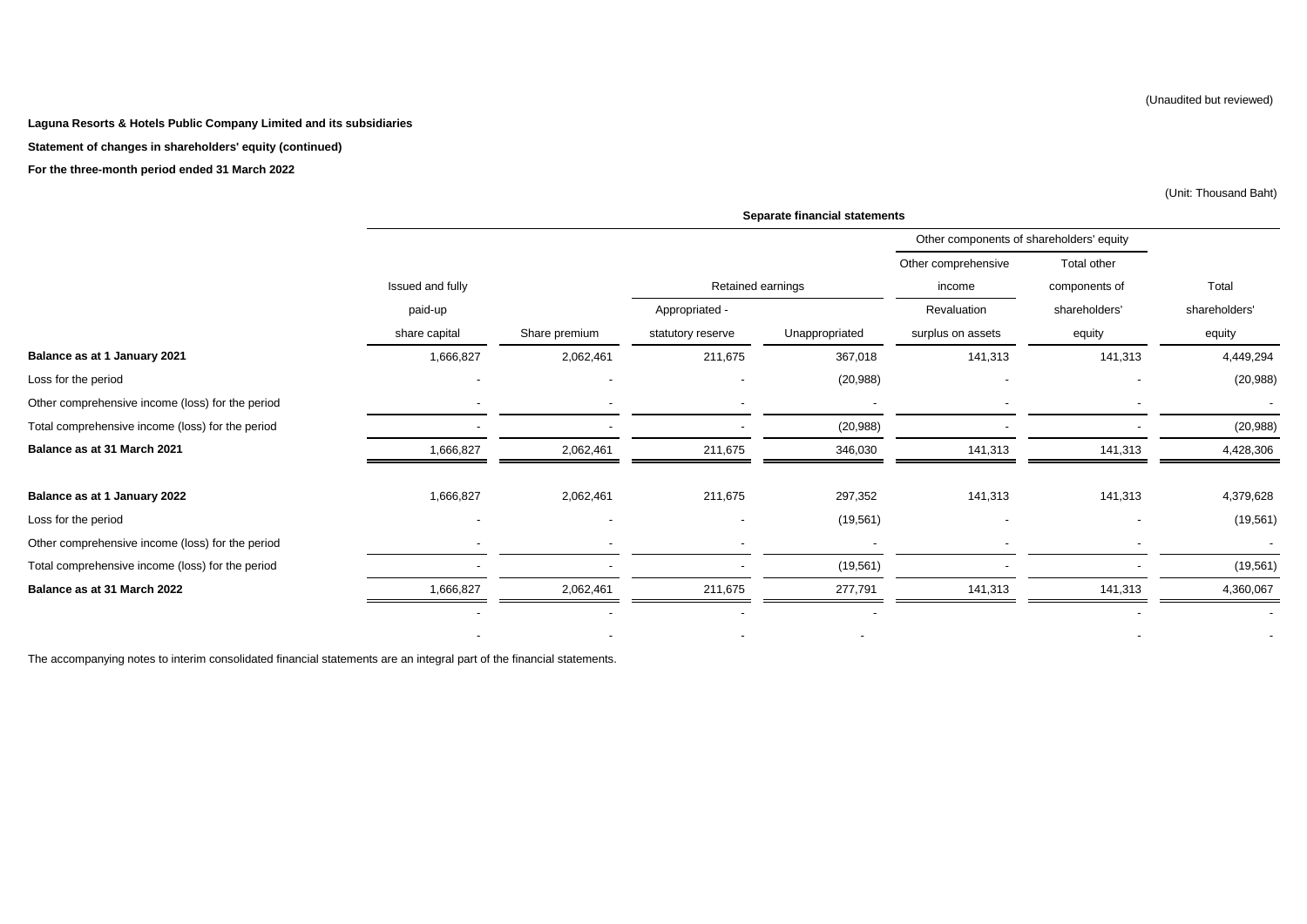#### **Cash flow statement**

**For the three-month period ended 31 March 2022**

|                                                                   |                                          |              |                               | (Unit: Thousand Baht) |
|-------------------------------------------------------------------|------------------------------------------|--------------|-------------------------------|-----------------------|
|                                                                   | <b>Consolidated financial statements</b> |              | Separate financial statements |                       |
|                                                                   | 2022                                     | 2021         | 2022                          | 2021                  |
| Cash flows from operating activities                              |                                          |              |                               |                       |
| Profit (loss) before income tax expenses                          | 87,990                                   | (184, 754)   | (20, 459)                     | (22, 400)             |
| Adjustments to reconcile profit (loss) before income tax expenses |                                          |              |                               |                       |
| to net cash provided by (paid from) operating activities:         |                                          |              |                               |                       |
| Depreciation                                                      | 101,576                                  | 116,397      | 1,385                         | 2,092                 |
| Allowance for expected credit losses                              | 4,884                                    | 16,311       | 17                            | 2,246                 |
| Reduction of inventory to net realisable value                    | 1,668                                    | 315          |                               |                       |
| Reversal of reduction of propecty development cost                |                                          |              |                               |                       |
| to net realisable value                                           |                                          | (961)        |                               |                       |
| Share of profit from investments in associates                    | (17, 172)                                | (12, 923)    |                               |                       |
| Gain on sales of property, plant and equipment                    | (56)                                     |              |                               |                       |
| Write off property, plant and equipment                           | 532                                      | $\mathbf{1}$ |                               |                       |
| Deferred gain on right-of-use assets                              | 1,124                                    |              |                               |                       |
| Provision for long-term employee benefits                         | 2,301                                    | 1,940        | 213                           | 225                   |
| Provision for legal case                                          |                                          | 26           |                               |                       |
| Finance income                                                    | (10, 467)                                | (12, 916)    | (11, 164)                     | (14, 748)             |
| Finance cost                                                      | 45,884                                   | 64,274       | 17,576                        | 18,963                |
| Profit (loss) from operating activities before changes in         |                                          |              |                               |                       |
| operating assets and liabilities                                  | 218,264                                  | (12, 290)    | (12, 432)                     | (13, 622)             |
| Operating assets (increase) decrease                              |                                          |              |                               |                       |
| Trade and other receivables                                       | (102, 810)                               | (30,668)     | (26, 628)                     | (15, 519)             |
| Inventories                                                       | (779)                                    | 7,961        |                               |                       |
| Property development cost                                         | 64,133                                   | 68,250       |                               |                       |
| Cost to obtain contracts with customers                           | (43)                                     | 2,145        |                               |                       |
| Other current assets                                              | (56, 028)                                | (5,973)      | (1,094)                       | 4,381                 |
| Long-term trade accounts receivable                               | 74,161                                   | 50,246       |                               |                       |
| Other non-current assets                                          | (8, 143)                                 | 445          | (1,261)                       | (37)                  |
| Operating liabilities increase (decrease)                         |                                          |              |                               |                       |
| Trade and other payables                                          | (9,551)                                  | (162, 238)   | 2,471                         | 6,219                 |
| Advance received from customers                                   | 46.363                                   | (124, 786)   |                               |                       |
| Other current liabilities                                         | 120,539                                  | 36,029       | 7,169                         | 3,451                 |
| Cash paid for provision for long-term employee benefits           | (10)                                     | (2, 151)     |                               |                       |
| Other non-current liabilities                                     | 18,759                                   | 3,739        | 497                           |                       |
| Cash flows from (used in) operating activities                    | 364,855                                  | (169, 291)   | (31, 278)                     | (15, 127)             |
| Cash received from interest income                                | 10,467                                   | 12,916       | 648                           |                       |
| Cash received from income tax refund                              | 202                                      |              |                               |                       |
| Cash paid for interest expenses                                   | (19,094)                                 | (17, 854)    | (4,602)                       | (5,061)               |
| Cash paid for income tax                                          | (6,787)                                  | (1,768)      | (313)                         | (81)                  |
| Net cash flows from (used in) operating activities                | 349,643                                  | (175, 997)   | (35, 545)                     | (20, 269)             |

The accompanying notes to interim consolidated financial statements are an integral part of the financial statements.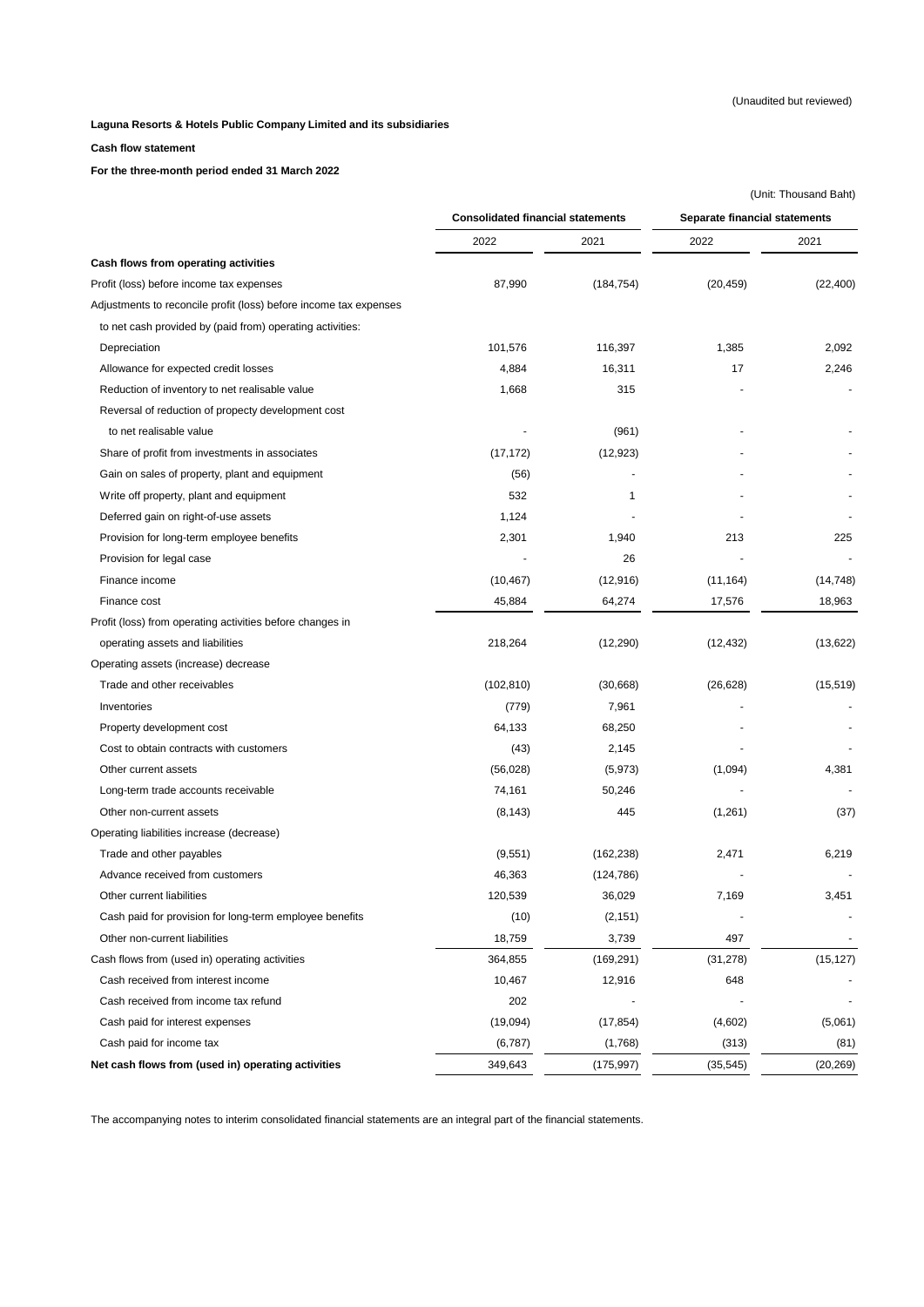#### **Cash flow statement (continued)**

**For the three-month period ended 31 March 2022**

|                                                                     |                                          |            |                               | (Unit: Thousand Baht) |
|---------------------------------------------------------------------|------------------------------------------|------------|-------------------------------|-----------------------|
|                                                                     | <b>Consolidated financial statements</b> |            | Separate financial statements |                       |
|                                                                     | 2022                                     | 2021       | 2022                          | 2021                  |
| Cash flows from investing activities                                |                                          |            |                               |                       |
| Increase in long-term restricted deposits at financial institutions |                                          | (12)       |                               |                       |
| Cash received from long-term loans to subsidiaries                  |                                          |            | 16,000                        | 180,000               |
| Cash paid for long-term loans to subsidiaries                       |                                          |            | (42,000)                      | (137,000)             |
| Cash received from sales of property, plant and equipment           | 92                                       | 12         |                               |                       |
| Cash paid for acquisition of property, plant and equipment          | (19, 828)                                | (23, 418)  | (206)                         | (316)                 |
| Net cash flows from (used in) investing activities                  | (19,736)                                 | (23, 418)  | (26, 206)                     | 42,684                |
| Cash flows from financing activities                                |                                          |            |                               |                       |
| Increase (decrease) in bank overdrafts and short-term loans         |                                          |            |                               |                       |
| from financial institutions                                         | (24, 388)                                | 596        |                               |                       |
| Draw down of long-term loans from subsidiaries                      |                                          |            | 85,000                        | 63,000                |
| Repayment of long-term loans from subsidiaries                      |                                          |            | (36,000)                      | (122,000)             |
| Draw down of long-term loans from financial institutions            | 11,647                                   | 110,400    |                               |                       |
| Repayment of long-term loans from financial institutions            | (39, 322)                                | (94, 269)  |                               |                       |
| Repayment of long-term loans from related company                   | (7,000)                                  |            |                               |                       |
| Payment of lease liabilities                                        | (2,485)                                  | (1,647)    | (147)                         |                       |
| Net cash flows from (used in) financing activities                  | (61, 548)                                | 15,080     | 48,853                        | (59,000)              |
| Net exchange differences on translation of financial                |                                          |            |                               |                       |
| statements in foreign currency                                      | 5,048                                    | (647)      |                               |                       |
| Net increase (decrease) in cash and cash equivalents                | 273,407                                  | (184, 982) | (12, 898)                     | (36, 585)             |
| Cash and cash equivalents at beginning of period                    | 731,929                                  | 568,735    | 148,701                       | 146,681               |
| Cash and cash equivalents at end of period                          | 1,005,336                                | 383,753    | 135,803                       | 110,096               |
|                                                                     |                                          |            |                               |                       |
| Supplemental cash flows information                                 |                                          |            |                               |                       |
| Non-cash items                                                      |                                          |            |                               |                       |
| Share of other comprehensive income (loss) from associates          | (1,631)                                  | 3,535      |                               |                       |
| Reversal of revaluation surplus on disposal of assets               | 20,448                                   | 12,716     |                               |                       |
| Interest recorded as property development cost                      | 4,214                                    |            |                               |                       |
| Addition of right-of-use assets and lease liabilities               | 2,365                                    | 1,021      |                               |                       |

The accompanying notes to interim consolidated financial statements are an integral part of the financial statements.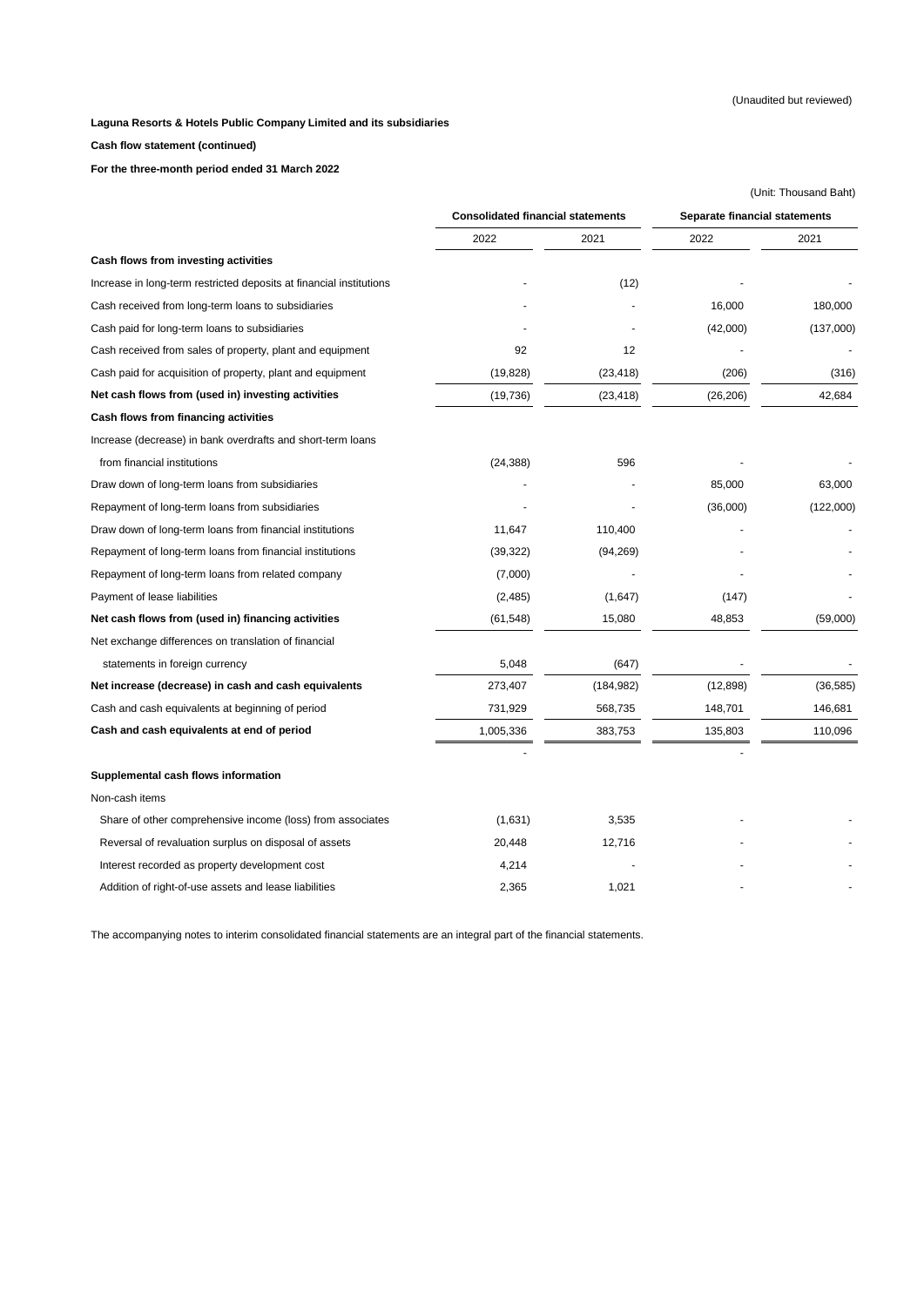# **Laguna Resorts & Hotels Public Company Limited and its subsidiaries Notes to interim consolidated financial statements For the three-month period ended 31 March 2022**

### **1. General information**

### **1.1 Corporate information**

Laguna Resorts & Hotels Public Company Limited ("the Company", "LRH") is a public company incorporated and domiciled in Thailand. Its major shareholder is Banyan Tree Assets (Thailand) Company Limited, which is incorporated in Thailand. The parent company of the Group is Banyan Tree Holdings Limited, which is incorporated in Singapore.

The Group is principally engaged in the hotel business and property development. There are five hotels in Laguna Phuket, namely Angsana Laguna Phuket, Banyan Tree Phuket, Angsana Villas Resort Phuket, Cassia Phuket and Laguna Holiday Club Phuket Resort, located in Phuket province and one hotel, the Banyan Tree Bangkok, located in Bangkok. The subsidiaries are also engaged in operating golf clubs (Laguna Golf Phuket and Laguna Golf Bintan), sales of merchandise (Banyan Tree Gallery), spa, office and shop rental and sale of holiday club memberships.

The registered office of the Company is at 21/17B, 21/17C, 21/65, 21/66 and 21/68 Thai Wah Tower 1, 7th, 22nd and 24th Floor, South Sathorn Road, Tungmahamek, Sathorn, Bangkok.

### **1.2 Coronavirus disease 2019 Pandemic**

The Coronavirus disease 2019 pandemic is adversely impacting most businesses and industries. The government has continued to ease Covid-19 restrictions and travel requirements, which greatly benefits tourism businesses. However, this situation may bring uncertainties and have an impact on the environment in which the group operates. The Group's management has continuously monitored ongoing developments and assessed the financial impact in respect of the valuation of assets, provisions and contingent liabilities, and has used estimates and judgement in respect of various issues as the situation has evolved.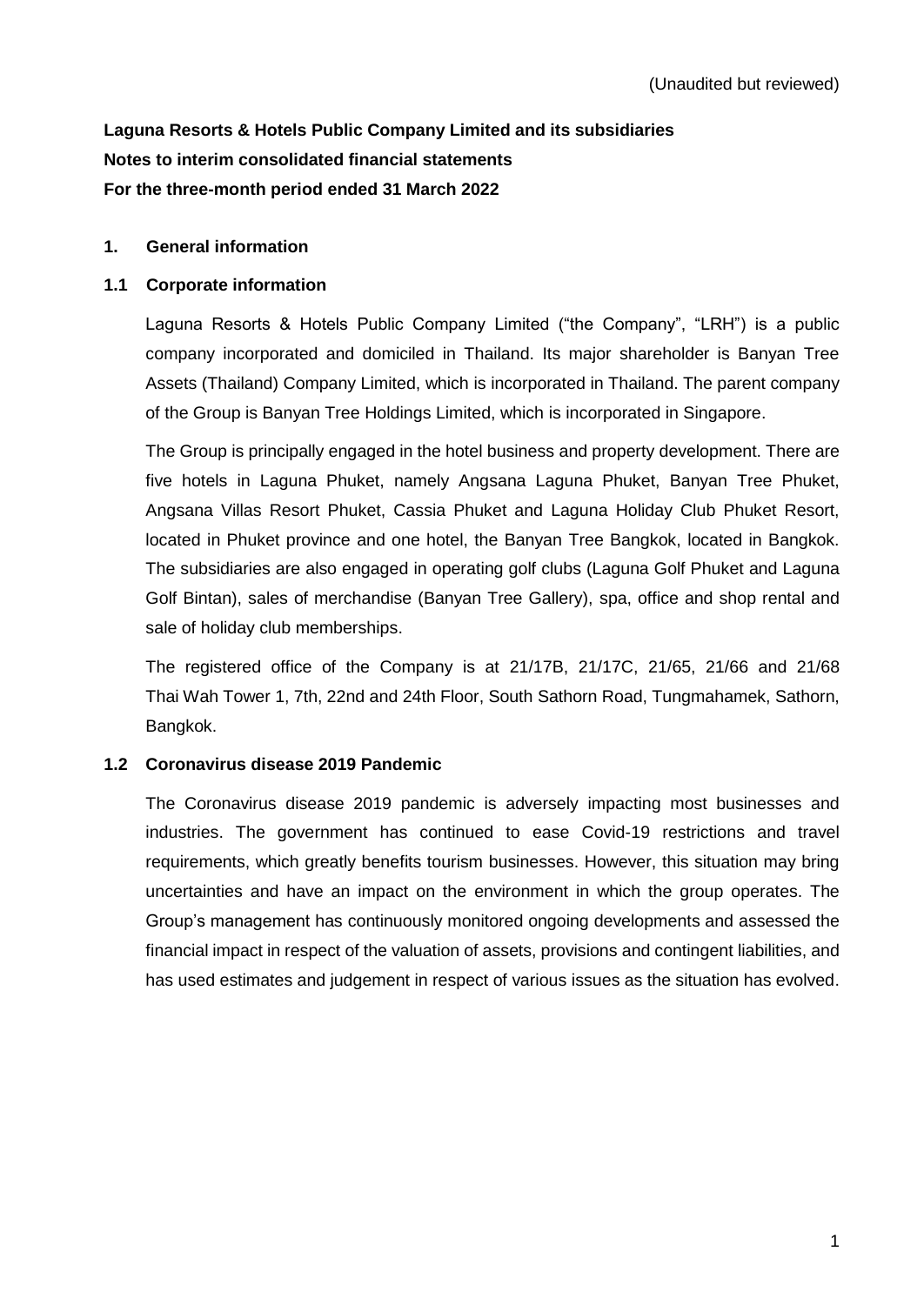### **1.3 Basis for the preparation of interim financial information**

This interim financial information is prepared in accordance with Thai Accounting Standard No. 34 Interim Financial Reporting, with the Company choosing to present condensed interim financial statements. However, the Company has presented the statements of financial position, income, comprehensive income, changes in shareholders' equity, and cash flows in the same format as that used for the annual financial statements.

The interim financial information is intended to provide information additional to that included in the latest annual financial statements. Accordingly, they focus on new activities, events and circumstances so as not to duplicate information previously reported. This interim financial information should therefore be read in conjunction with the latest annual financial statements.

The interim financial information in Thai language are the official statutory financial information of the Company. The interim financial information in English language have been translated from the Thai language financial information.

## **1.4 Basis of consolidation**

The interim consolidated financial information includes the financial statements of Laguna Resorts & Hotels Public Company Limited ("the Company") and its subsidiary companies ("the subsidiaries") (collectively as "the Group") and has been prepared on the same basis as that applied for the consolidated financial statements for the year ended 31 December 2021, with no change in shareholding structure of subsidiaries during the current period.

# **1.5 Significant accounting policies**

The interim financial information is prepared using the same accounting policies and methods of computation as were used for the financial statements for the year ended 31 December 2021.

The revised financial reporting standards which are effective for fiscal years beginning on or after 1 January 2022, do not have any significant impact on the Group's financial statements.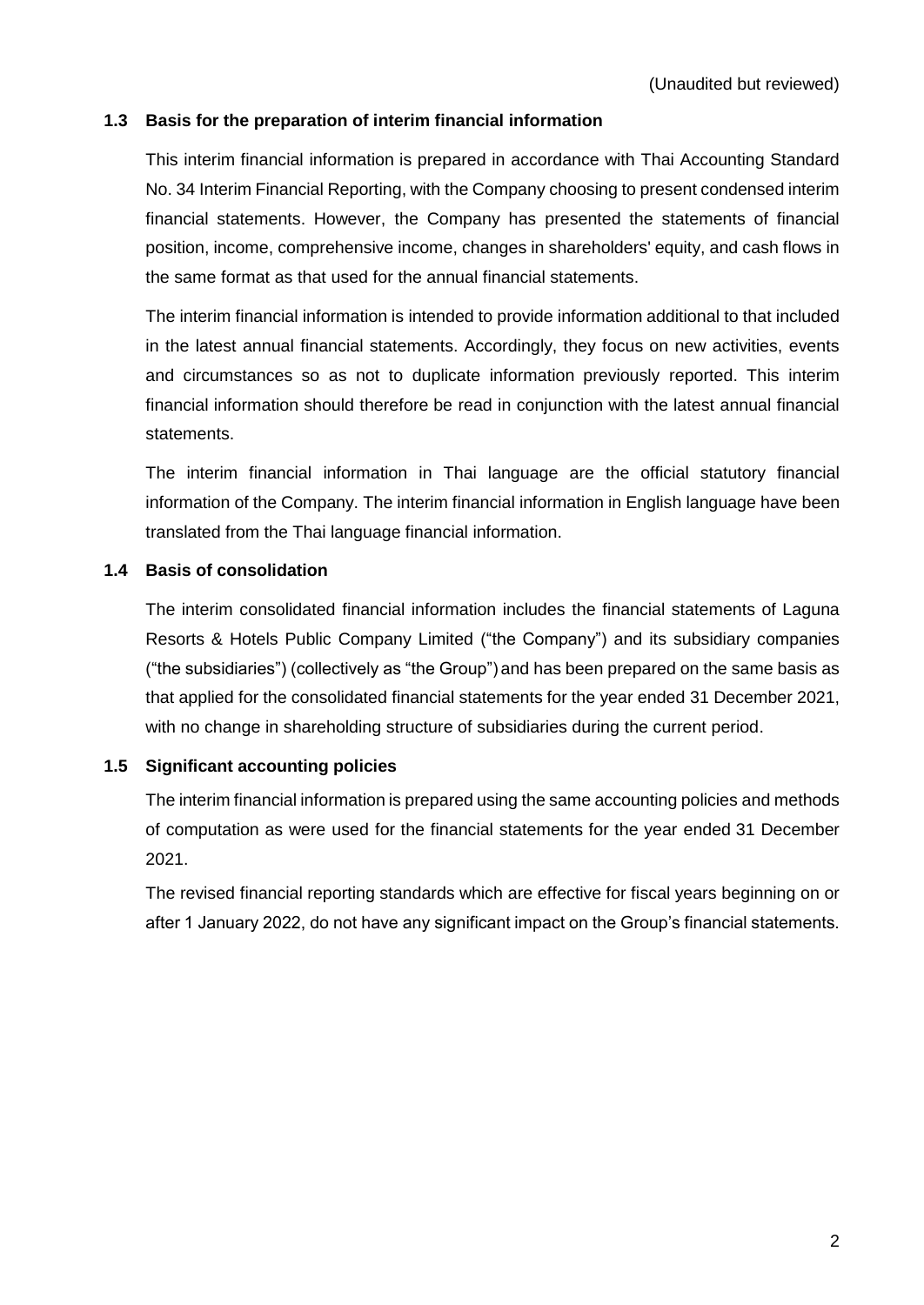# **2. Trade and other receivables**

|                                                    |                        |           |                    | (Unit: Thousand Baht) |
|----------------------------------------------------|------------------------|-----------|--------------------|-----------------------|
|                                                    | Consolidated financial |           | Separate financial |                       |
|                                                    | statements             |           | statements         |                       |
|                                                    | 31                     | 31        | 31                 | 31                    |
|                                                    | March                  | December  | March              | December              |
|                                                    | 2022                   | 2021      | 2022               | 2021                  |
| Trade accounts receivable                          |                        |           |                    |                       |
| Trade accounts receivable - hotel operations       | 196,044                | 164,893   | 8,563              | 7,554                 |
| Less: Allowance for expected credit losses         | (41, 349)              | (45, 681) | (6, 827)           | (6, 810)              |
| Trade accounts receivable - hotel operations, net  | 154,695                | 119,212   | 1,736              | 744                   |
| Trade accounts receivable - sales of property      |                        |           |                    |                       |
| - installments due                                 | 110,139                | 74,318    |                    |                       |
| Current portion of long-term trade                 |                        |           |                    |                       |
| accounts receivable                                | 290,124                | 306,027   |                    |                       |
| Less: Deferred interest income                     | (2,961)                | (3, 364)  |                    |                       |
| Net (Note 5)                                       | 287,163                | 302,663   |                    |                       |
| Trade accounts receivable - sales of property, net | 397,302                | 376,981   |                    |                       |
| Trade accounts receivable - sales of holiday club  |                        |           |                    |                       |
| memberships and sales and marketing services       |                        |           |                    |                       |
| for holiday club memberships                       | 87,347                 | 62,691    |                    |                       |
| Less: Allowance for expected credit losses         | (54, 155)              | (48, 360) |                    |                       |
| Trade accounts receivable - sales of holiday club  |                        |           |                    |                       |
| memberships and sales and marketing services for   |                        |           |                    |                       |
| holiday club memberships, net                      | 33,192                 | 14,331    |                    |                       |
| Total trade accounts receivable, net               | 585,189                | 510,524   | 1,736              | 744                   |
| Other receivables                                  |                        |           |                    |                       |
| Amounts due from related parties (Note 3)          | 87,326                 | 88,939    | 290,870            | 265,323               |
| Villa owner receivables                            | 104,069                | 80,545    | 2,210              | 2,210                 |
| Accrued rental income                              | 16,096                 | 5,364     | 16,096             | 5,364                 |
| Other receivables                                  | 13,562                 | 19,512    | 220                | 364                   |
| Total other receivables                            | 221,053                | 194,360   | 309,396            | 273,261               |
| Less: Allowance for expected credit losses         | (28, 825)              | (25, 393) |                    |                       |
| Total other receivables, net                       | 192,228                | 168,967   | 309,396            | 273,261               |
| Total trade and other receivables, net             | 777,417                | 679,491   | 311,132            | 274,005               |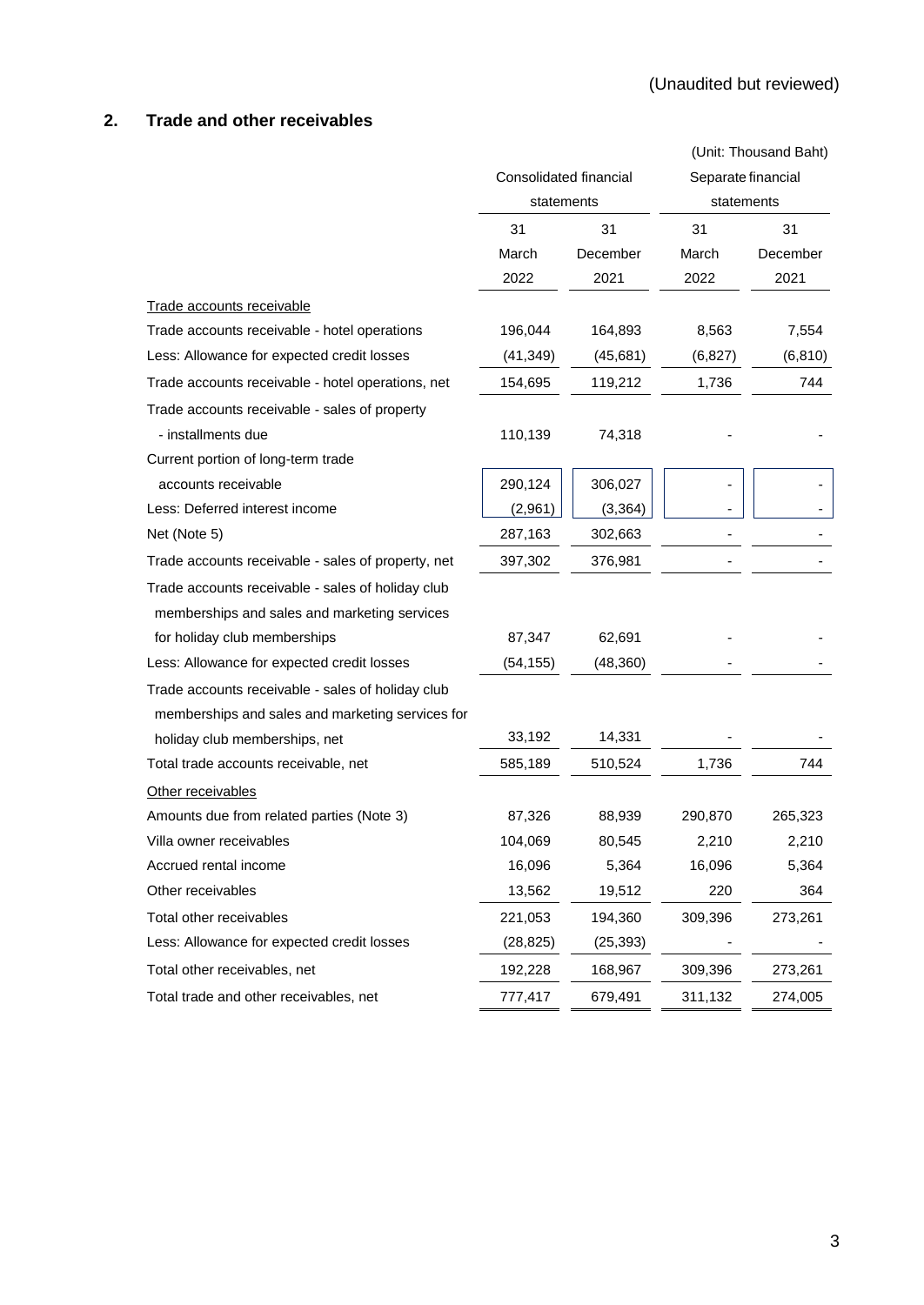The balances of trade accounts receivable - hotel operations, aged on the basis of due dates, are summarised below.

|                                                   |           |                      |                      | (Unit: Thousand Baht) |  |
|---------------------------------------------------|-----------|----------------------|----------------------|-----------------------|--|
|                                                   |           | Consolidated         | Separate             |                       |  |
|                                                   |           | financial statements | financial statements |                       |  |
|                                                   | 31 March  | 31 December          | 31 March             | 31 December           |  |
|                                                   | 2022      | 2021                 | 2022                 | 2021                  |  |
| Age of receivables                                |           |                      |                      |                       |  |
| Not yet due                                       | 37,888    | 45,145               | 180                  | 317                   |  |
| Past due                                          |           |                      |                      |                       |  |
| Up to 30 days                                     | 59,927    | 45,542               | 581                  | 141                   |  |
| 31 - 60 days                                      | 31,633    | 10,060               | 528                  | 62                    |  |
| 61 - 90 days                                      | 8,902     | 2,783                | 198                  | 59                    |  |
| 91 - 120 days                                     | 5,693     | 818                  | 69                   | 56                    |  |
| Over 120 days                                     | 52,001    | 60,545               | 7,007                | 6,919                 |  |
| Total                                             | 196,044   | 164,893              | 8,563                | 7,554                 |  |
| Less: Allowance for expected credit losses        | (41, 349) | (45,681)             | (6, 827)             | (6, 810)              |  |
| Trade accounts receivable - hotel operations, net | 154,695   | 119,212              | 1,736                | 744                   |  |

The balances of trade accounts receivable - sales of property, aged on the basis of due dates, are summarised below.

|                                      |                  |                      |                  | (Unit: Thousand Baht) |  |
|--------------------------------------|------------------|----------------------|------------------|-----------------------|--|
|                                      |                  | Consolidated         | Separate         |                       |  |
|                                      |                  | financial statements |                  | financial statements  |  |
|                                      | 31 March<br>2022 | 31 December<br>2021  | 31 March<br>2022 | 31 December<br>2021   |  |
| Age of receivables                   |                  |                      |                  |                       |  |
| Not yet due                          | 288,729          | 309,735              |                  |                       |  |
| Past due                             |                  |                      |                  |                       |  |
| Up to 30 days                        | 20,014           | 11,996               |                  |                       |  |
| 31 - 60 days                         | 13,290           | 9,813                |                  |                       |  |
| 61 - 90 days                         | 18,644           | 7,913                |                  |                       |  |
| 91 - 120 days                        | 7,785            | 6,232                |                  |                       |  |
| Over 120 days                        | 51,801           | 34,656               |                  |                       |  |
| Total                                | 400,263          | 380,345              |                  |                       |  |
| Less: Deferred interest income       | (2,961)          | (3, 364)             |                  |                       |  |
| Trade accounts receivable - sales of |                  |                      |                  |                       |  |
| property, net                        | 397,302          | 376,981              |                  |                       |  |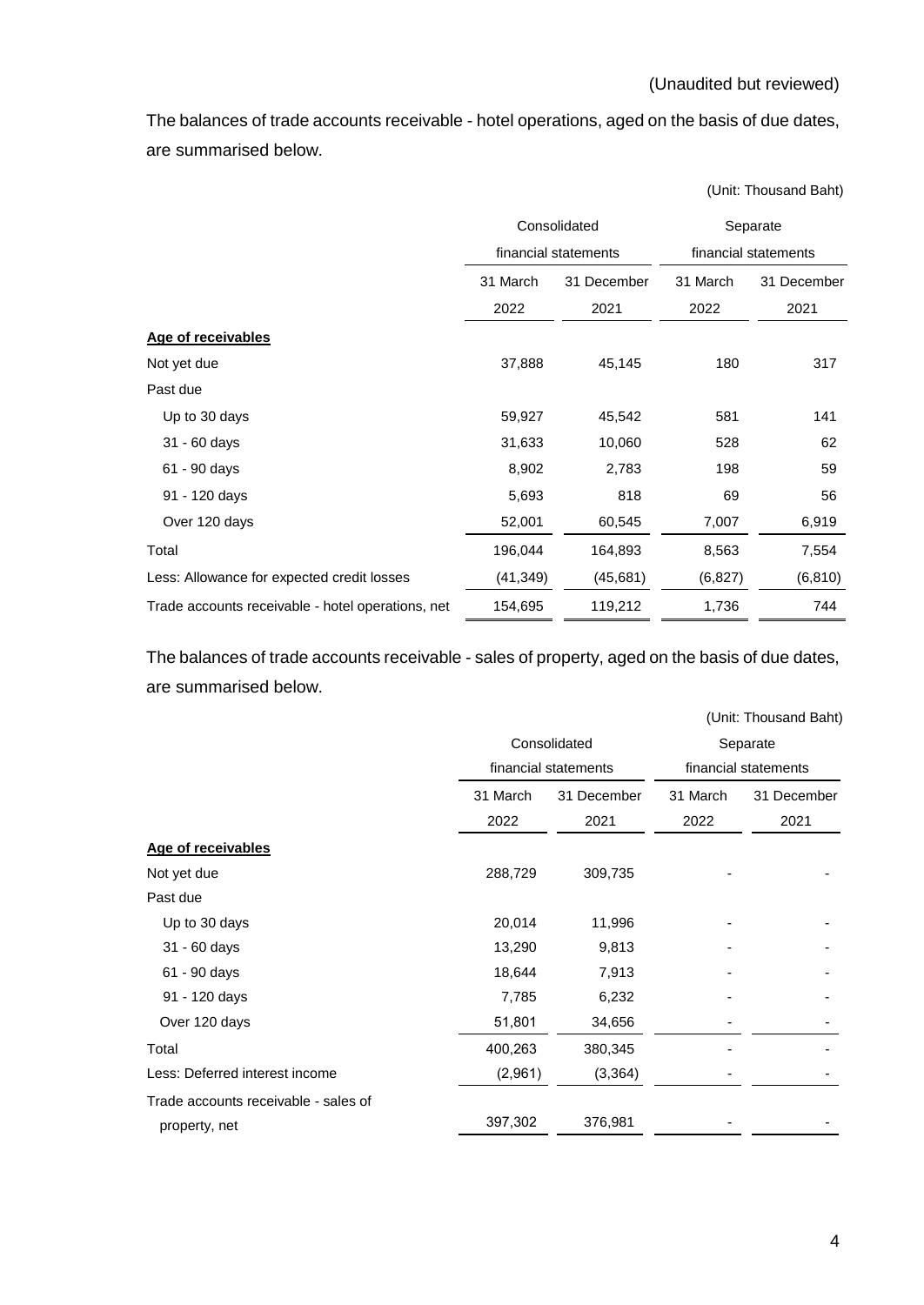The balances of trade accounts receivable - sales of holiday club memberships and sales and marketing services for holiday club memberships, aged on the basis of due dates, are summarised below.

|                                            |           | Consolidated         |          | Separate             |
|--------------------------------------------|-----------|----------------------|----------|----------------------|
|                                            |           | financial statements |          | financial statements |
|                                            | 31 March  | 31 December          | 31 March | 31 December          |
|                                            | 2022      | 2021                 | 2022     | 2021                 |
| Age of receivables                         |           |                      |          |                      |
| Not yet due                                | 2,443     | 508                  |          |                      |
| Past due                                   |           |                      |          |                      |
| Up to 30 days                              | 711       | 1,613                |          |                      |
| 31 - 60 days                               | 555       | 697                  |          |                      |
| 61 - 90 days                               | 26,002    | 622                  |          |                      |
| 91 - 120 days                              | 1,110     | 85                   |          |                      |
| Over 120 days                              | 56,526    | 59,166               |          |                      |
| Total                                      | 87,347    | 62,691               |          |                      |
| Less: Allowance for expected credit losses | (54, 155) | (48, 360)            |          |                      |
| Trade accounts receivable - sales          |           |                      |          |                      |
| of holiday club memberships and sales      |           |                      |          |                      |
| and marketing services for holiday club    |           |                      |          |                      |
| memberships, net                           | 33,192    | 14,331               |          |                      |

(Unit: Thousand Baht)

# **3. Related party transactions**

During the periods, the Group had significant business transactions with related parties. Such transactions, which are summarised below, arose in the ordinary course of business. There were no significant changes in the transfer pricing policy of transactions with related parties during the current period.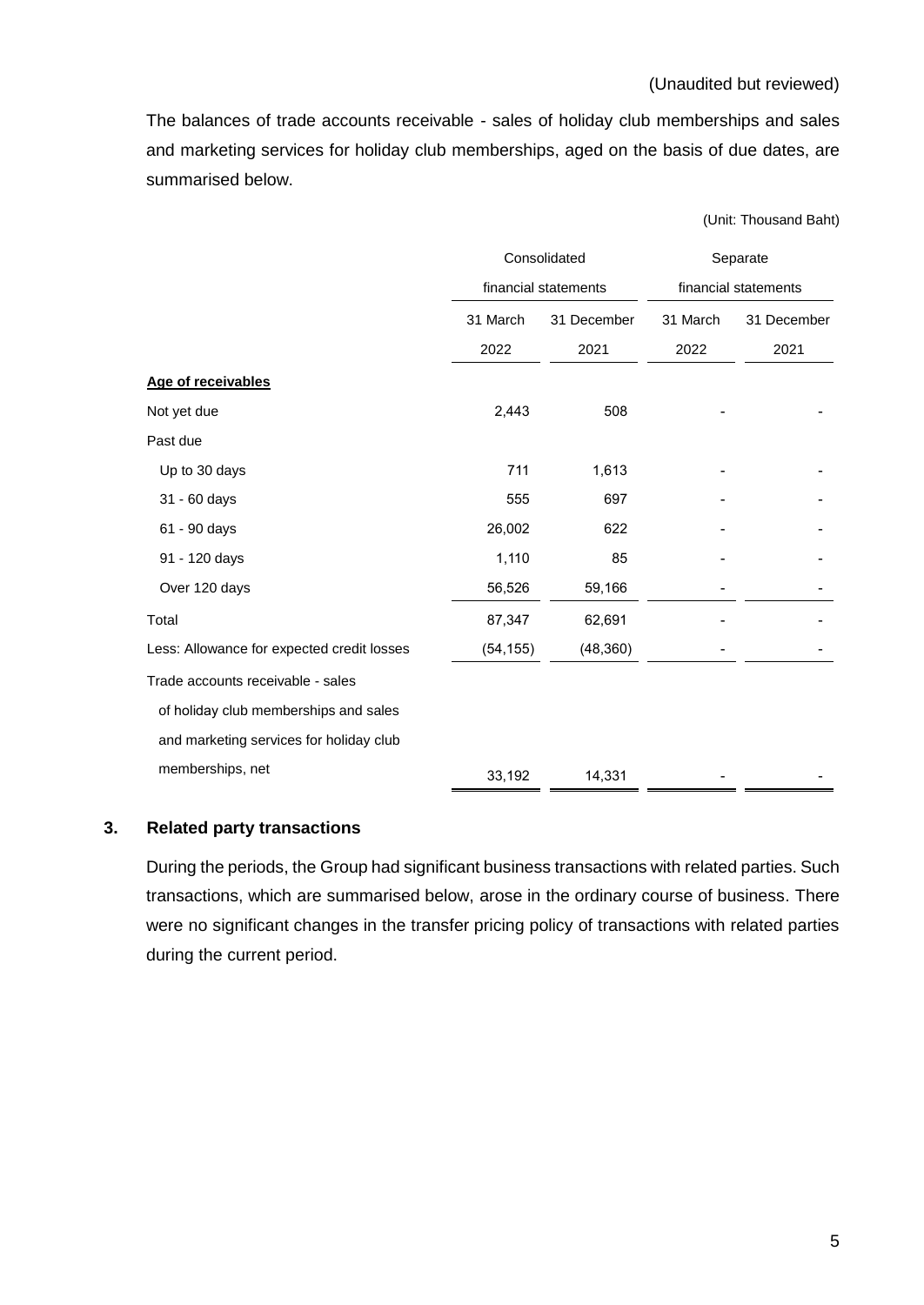(Unit: Million Baht)

Summaries significant business transactions with related parties as follows.

|                                                         | For the three-month periods ended 31 March |                |                      |      |
|---------------------------------------------------------|--------------------------------------------|----------------|----------------------|------|
|                                                         | Consolidated                               |                | Separate             |      |
|                                                         | financial statements                       |                | financial statements |      |
|                                                         | 2022                                       | 2021           | 2022                 | 2021 |
| Transactions with subsidiaries                          |                                            |                |                      |      |
| (eliminated from the consolidated financial statements) |                                            |                |                      |      |
| Guarantee fee expenses                                  |                                            |                | 5                    | 5    |
| Interest income                                         |                                            |                | 11                   | 15   |
| Interest expenses                                       |                                            |                | 2                    | 1    |
| Management fee income                                   |                                            |                | 15                   | 13   |
| Reimbursement payments                                  |                                            |                | 19                   | 16   |
| Rental and service income                               |                                            |                | 1                    |      |
| Rental and service expenses                             |                                            |                | 2                    | 2    |
| Resort service expenses                                 |                                            |                | 1                    | 1    |
| <b>Transactions with associates</b>                     |                                            |                |                      |      |
| Reimbursement receipts                                  | 1                                          |                |                      |      |
| Rental and service income                               | 3                                          | 4              |                      |      |
| Transactions with related companies                     |                                            |                |                      |      |
| Inter resort payments                                   | 1                                          | 1              |                      |      |
| Management fee expenses                                 | 35                                         | 8              |                      |      |
| Purchase of spa and gallery vouchers                    | 3                                          |                | 1                    |      |
| Sale of goods                                           | $\overline{2}$                             |                |                      |      |
| Reimbursement receipts                                  | 15                                         | 11             | 5                    | 3    |
| Reimbursement payments                                  | 16                                         | 13             | 1                    |      |
| Rental and service income                               | 3                                          | $\overline{2}$ |                      |      |
| Service fees                                            | 7                                          | 17             |                      |      |

The Company has contingent liabilities in respect of letters of guarantee issued to banks to guarantee facilities of its subsidiaries as follows:

|                                          |               | (Unit: Million Baht) |
|------------------------------------------|---------------|----------------------|
|                                          | 31 March 2022 | 31 December 2021     |
| Overdrafts and bank guarantee facilities | 106           | 106                  |

Subsidiaries have contingent liabilities in respect of letters of guarantee issued to banks to guarantee facilities of the Group as follows:

|                                          | 31 March 2022 | 31 December 2021 |
|------------------------------------------|---------------|------------------|
| Short-term loan facilities               | 150           | 150              |
| Long-term loan facilities                | 900           | 900              |
| Overdrafts and bank guarantee facilities | 20            | 20               |

(Unit: Million Baht)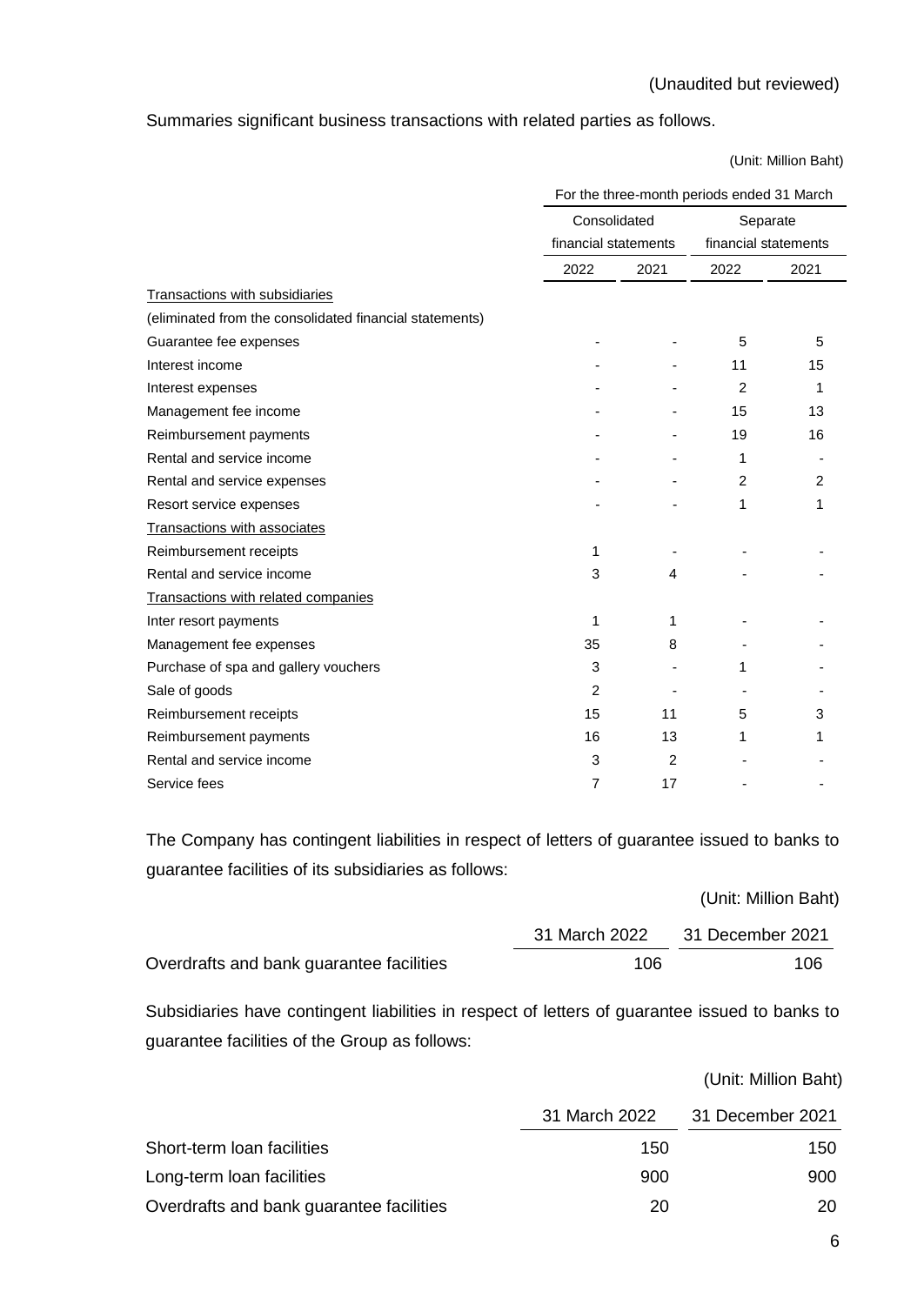As at 31 March 2022 and 31 December 2021, the balances of the accounts between the Company and those related companies are as follows:

|                                      |          |                      |          | (Unit: Thousand Baht) |  |  |
|--------------------------------------|----------|----------------------|----------|-----------------------|--|--|
|                                      |          | Consolidated         |          | Separate              |  |  |
|                                      |          | financial statements |          | financial statements  |  |  |
|                                      | 31 March | 31 December          | 31 March | 31 December           |  |  |
|                                      | 2022     | 2021                 | 2022     | 2021                  |  |  |
| Amounts due from related parties     |          |                      |          |                       |  |  |
| <b>Subsidiaries</b>                  |          |                      | 286,710  | 261,156               |  |  |
| Associated companies                 | 401      | 1,920                |          |                       |  |  |
| Related companies (related by        |          |                      |          |                       |  |  |
| common shareholders)                 | 86,925   | 87,019               | 4,160    | 4,167                 |  |  |
| Total amounts due from related       |          |                      |          |                       |  |  |
| parties (Note 2)                     | 87,326   | 88,939               | 290,870  | 265,323               |  |  |
| Amounts due to related parties       |          |                      |          |                       |  |  |
| <b>Subsidiaries</b>                  |          |                      | 46,459   | 40,704                |  |  |
| Associated companies                 |          |                      |          |                       |  |  |
| Related companies (related by        |          |                      |          |                       |  |  |
| common shareholders)                 | 189,256  | 169,773              | 1,226    | 2,700                 |  |  |
| Total amounts due to related parties | 189,256  | 169,773              | 47,685   | 43,404                |  |  |
| Dividend payable                     |          |                      |          |                       |  |  |
| Related company (related by          |          |                      |          |                       |  |  |
| common shareholders)                 | 130,048  | 130,048              | 130,048  | 130,048               |  |  |

### **Long-term loans to subsidiaries and long-term loans from subsidiaries**

As at 31 March 2022 and 31 December 2021, the balance of loans between the Company and those related companies and the movement are as follows:

### **Long-term loans to subsidiaries**

|                                        | Separate financial statements |          |           |               |  |  |  |
|----------------------------------------|-------------------------------|----------|-----------|---------------|--|--|--|
|                                        | 31 December 2021              | Addition | Repayment | 31 March 2022 |  |  |  |
| Laguna Banyan Tree Limited             | 816,000                       | 40,000   |           | 856,000       |  |  |  |
| Laguna Holiday Club Limited            | 167,500                       | 2.000    | (10,000)  | 159,500       |  |  |  |
| Laguna Lakes Limited                   | 275,000                       |          | (6,000)   | 269,000       |  |  |  |
| Banyan Tree Gallery (Thailand) Limited | 28,050                        |          |           | 28,050        |  |  |  |
| Total                                  | 1,286,550                     | 42,000   | (16,000)  | 1,312,550     |  |  |  |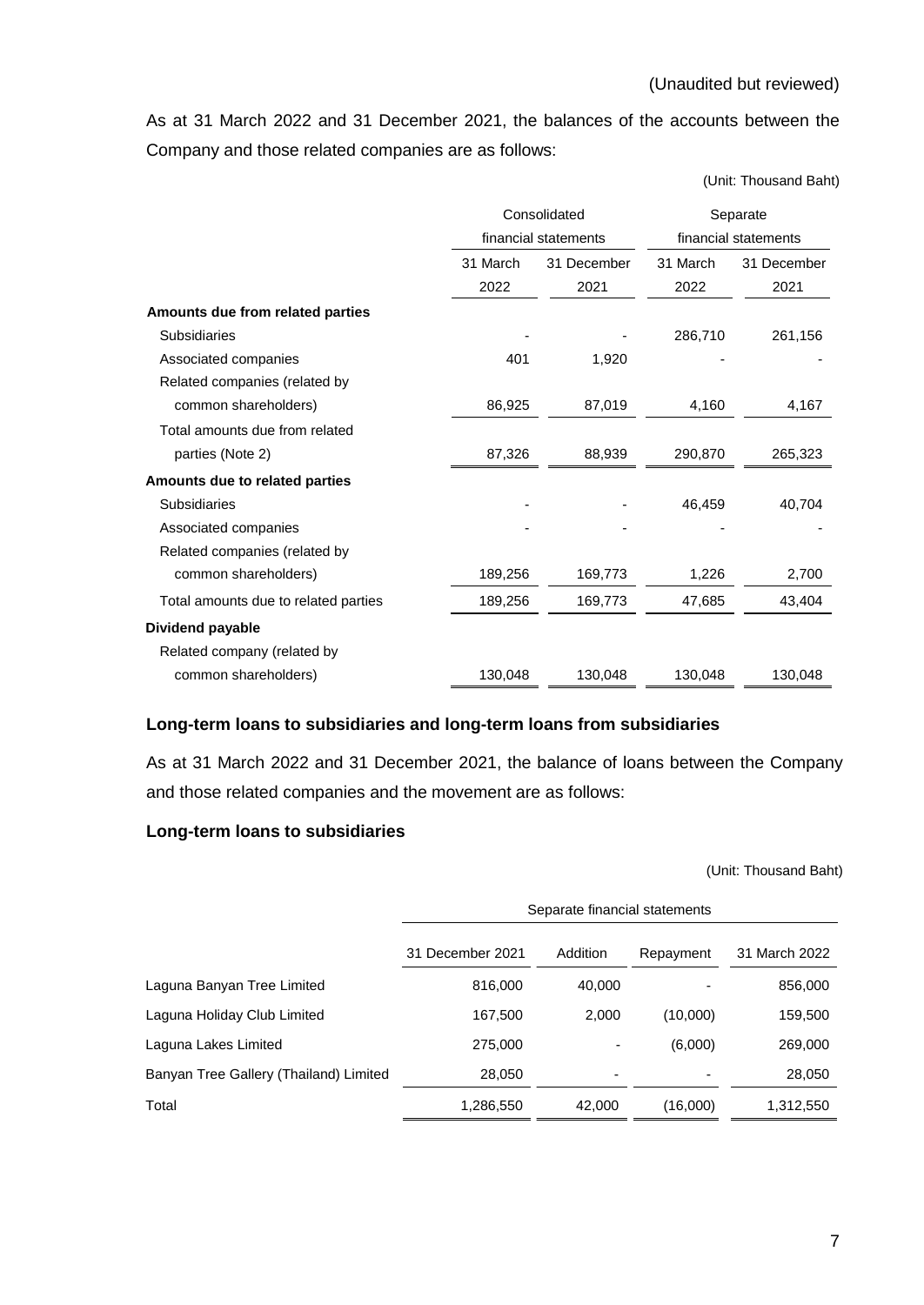### **Long-term loans from subsidiaries**

(Unit: Thousand Baht)

|                               | Separate financial statements |                          |           |               |  |  |
|-------------------------------|-------------------------------|--------------------------|-----------|---------------|--|--|
|                               | 31 December 2021              | Addition                 | Repayment | 31 March 2022 |  |  |
| Laguna (3) Limited            | 14,500                        | $\overline{\phantom{0}}$ |           | 14,500        |  |  |
| <b>TWR - Holdings Limited</b> | 131,000                       | 27,000                   | (25,000)  | 133,000       |  |  |
| Laguna Grande Limited         | 83,000                        | 58,000                   | (11,000)  | 130,000       |  |  |
| Total                         | 228,500                       | 85,000                   | (36,000)  | 277,500       |  |  |

### **Long-term loan from related company**

(Unit: Thousand Baht)

|                              | Consolidated financial statements |                |           |               |  |  |
|------------------------------|-----------------------------------|----------------|-----------|---------------|--|--|
|                              | 31 December 2021                  | Addition       | Repayment | 31 March 2022 |  |  |
| Banyan Tree Hotels & Resorts |                                   |                |           |               |  |  |
| (Thailand) Limited           | 22,950                            | $\blacksquare$ | (7,000)   | 15,950        |  |  |
| Total                        | 22,950                            | -              | (7,000)   | 15,950        |  |  |

### **Directors and management's benefits**

During the three-month periods ended 31 March 2022 and 2021, the Group had employee benefit expenses of their directors and management as below.

|                                   | For the three-month periods ended 31 March |        |                      |       |  |  |
|-----------------------------------|--------------------------------------------|--------|----------------------|-------|--|--|
|                                   | Consolidated                               |        | Separate             |       |  |  |
|                                   | financial statements                       |        | financial statements |       |  |  |
|                                   | 2022<br>2021                               |        | 2022                 | 2021  |  |  |
| Short-term employee benefits      | 20,535                                     | 14,517 | 10,330               | 7,174 |  |  |
| Post-employment benefits          | 658                                        | 659    | 230                  | 257   |  |  |
| Other long-term employee benefits |                                            | 11     | 2                    | 4     |  |  |
| Total                             | 21,200                                     | 15,187 | 10,562               | 7,435 |  |  |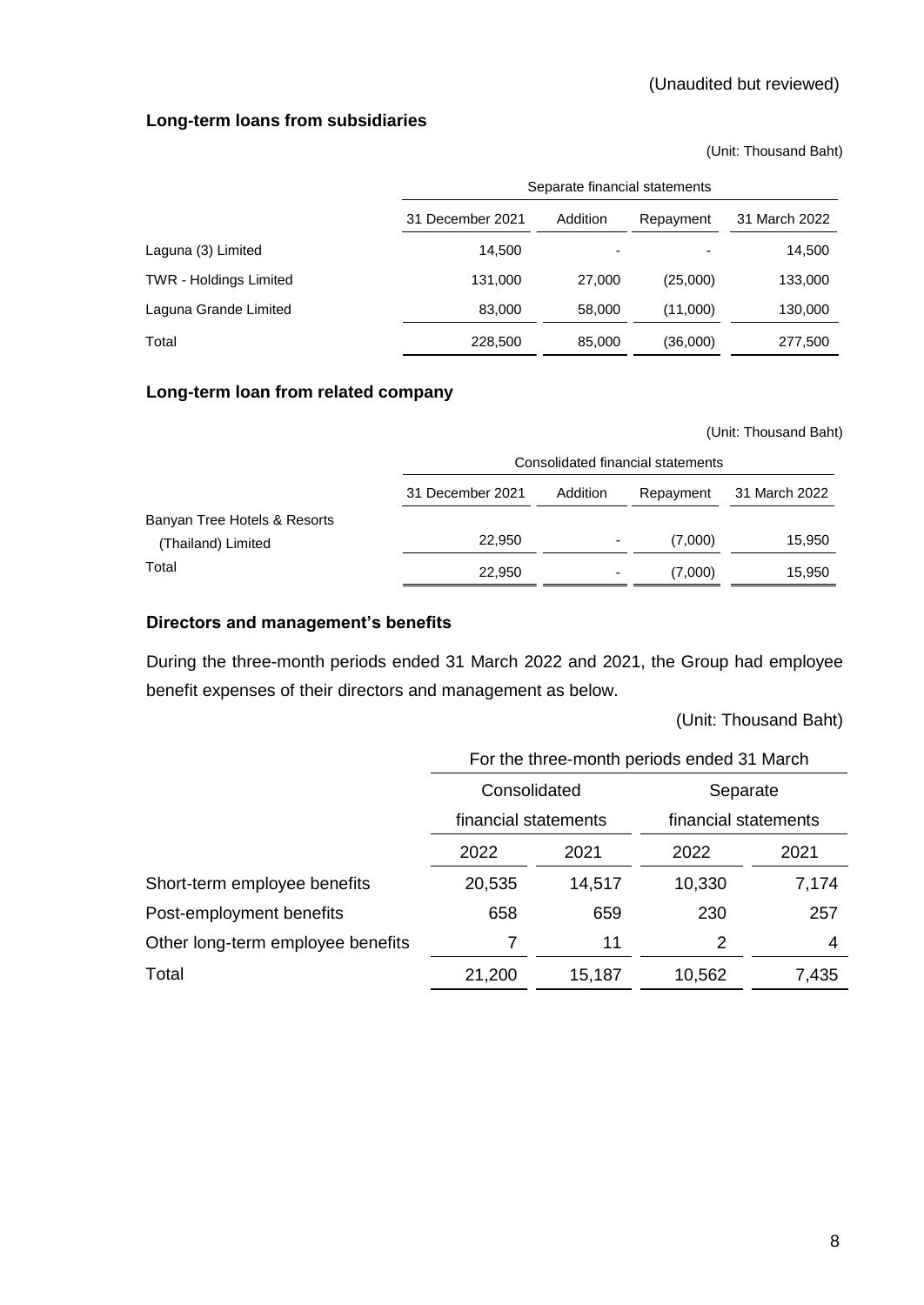## **4. Property development cost**

(Unit: Thousand Baht)

|                                         |              | Consolidated         | Separate<br>financial statements |             |  |
|-----------------------------------------|--------------|----------------------|----------------------------------|-------------|--|
|                                         |              | financial statements |                                  |             |  |
|                                         | 31 March     | 31 December          | 31 March                         | 31 December |  |
|                                         | 2022<br>2021 |                      | 2022                             | 2021        |  |
| Land                                    | 1,305,104    | 1,305,104            | 111,429                          | 111,429     |  |
| Land and property under construction    | 1,905,356    | 1,994,103            |                                  |             |  |
| Land and completed buildings            | 926,898      | 898,070              |                                  |             |  |
| Total                                   | 4,137,358    | 4,197,277            | 111,429                          | 111,429     |  |
| Less: Allowance for diminution in value | (24, 628)    | (24, 628)            |                                  |             |  |
| Property development cost, net          | 4,112,730    | 4,172,649            | 111,429                          | 111,429     |  |

Subsidiaries have mortgaged property development cost amounting to Baht 1,043 million (31 December 2021: Baht 1,071 million) as collateral against its credit facilities received from financial institutions.

### **5. Long-term trade accounts receivable**

Long-term trade accounts receivable consists of installments receivable from property sales, which bear interest at rates of 0.0% - 7.0% and MLR plus 0.5% per annum and installments are repaid over a period of 3 to 10 years.

Long-term trade accounts receivable are due as follows:

|                                          | Consolidated financial statements |                  |  |  |  |
|------------------------------------------|-----------------------------------|------------------|--|--|--|
|                                          | 31 March 2022                     | 31 December 2021 |  |  |  |
| Sales of property                        |                                   |                  |  |  |  |
| Within 1 year                            | 290,124                           | 306,027          |  |  |  |
| Less: Deferred interest income           | (2,961)                           | (3, 364)         |  |  |  |
| Current portion of long-term trade       |                                   |                  |  |  |  |
| accounts receivable, net (Note 2)        | 287,163                           | 302,663          |  |  |  |
| Over 1 year to 5 years                   | 401,405                           | 476,341          |  |  |  |
| Less: Deferred interest income           | (4, 419)                          | (5, 194)         |  |  |  |
| Long-term trade accounts receivable, net | 396,986                           | 471,147          |  |  |  |
| Total                                    | 684,149                           | 773,810          |  |  |  |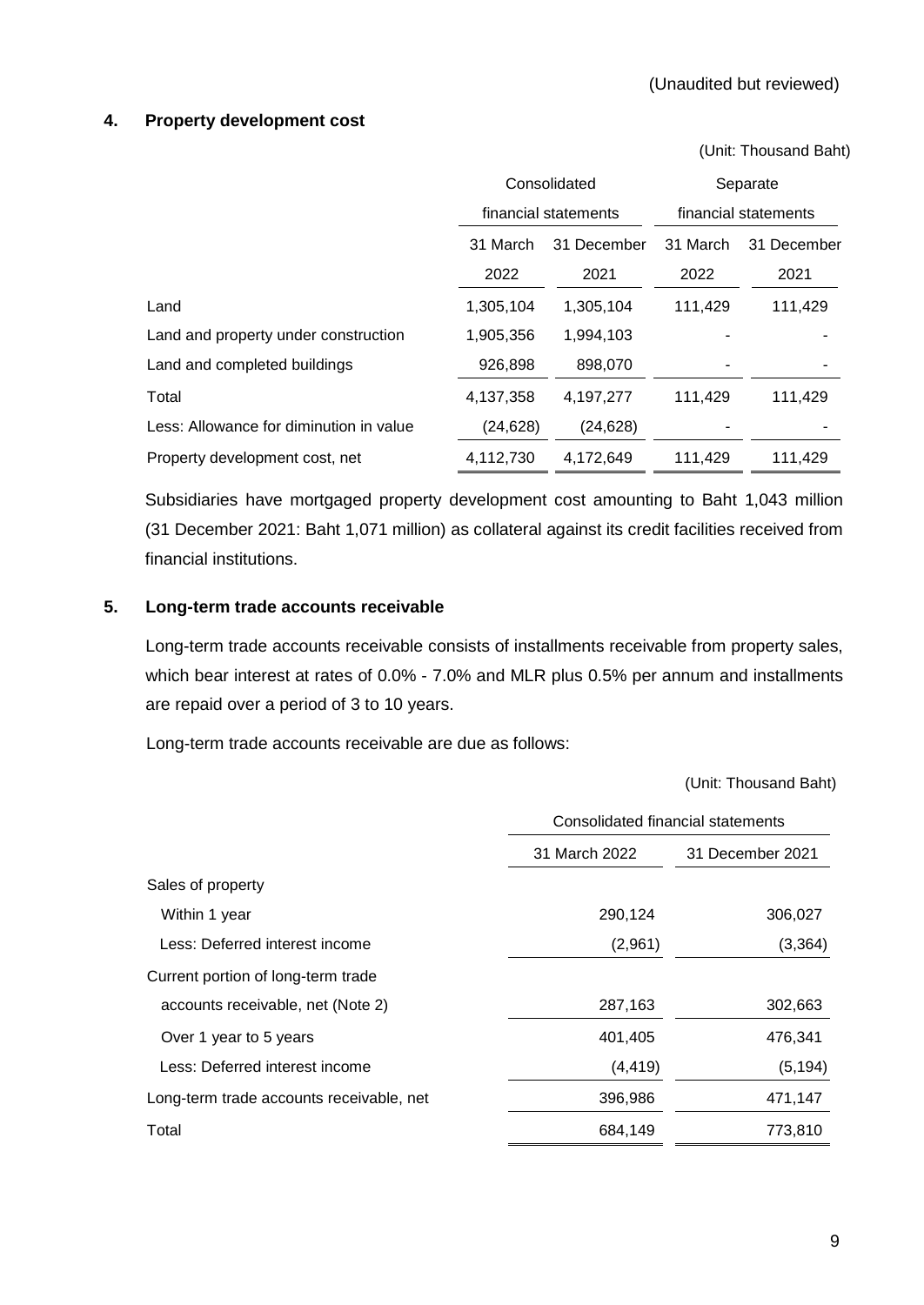### **6. Investments in associates**

#### 6.1 Details of associates

|                                              |                                                           |                                                                                       |          |                         |          |                         |                                   |           | (Unit: Thousand Baht)     |
|----------------------------------------------|-----------------------------------------------------------|---------------------------------------------------------------------------------------|----------|-------------------------|----------|-------------------------|-----------------------------------|-----------|---------------------------|
|                                              |                                                           |                                                                                       |          |                         |          |                         | Consolidated financial statements |           |                           |
|                                              | Nature of                                                 | Country of                                                                            |          |                         |          |                         |                                   |           | Carrying amounts based on |
| Company's name                               | business                                                  | incorporation                                                                         |          | Shareholding percentage |          | Cost                    |                                   |           | equity method             |
|                                              |                                                           |                                                                                       | 31 March | 31 December             |          | 31 March                | 31 December                       | 31 March  | 31 December               |
|                                              |                                                           |                                                                                       | 2022     | 2021                    |          | 2022                    | 2021                              | 2022      | 2021                      |
|                                              |                                                           |                                                                                       | (%)      | (%)                     |          |                         |                                   |           |                           |
| Tropical Resorts Ltd.                        | Holding company                                           | Hong Kong                                                                             | 25.87    | 25.87                   |          | 17,673                  | 17,673                            |           |                           |
| Less: Allowance for impairment of investment |                                                           |                                                                                       |          |                         |          | (17, 673)               | (17, 673)                         |           |                           |
|                                              |                                                           |                                                                                       |          |                         |          |                         |                                   |           |                           |
| Thai Wah Public Company Limited              | Manufacture and<br>distribution of<br>vermicelli, tapioca | Thailand                                                                              | 10.03    | 10.03                   |          | 777,454                 | 777,454                           | 784,101   | 768,365                   |
|                                              | starch and other                                          |                                                                                       |          |                         |          |                         |                                   |           |                           |
|                                              | food products                                             |                                                                                       |          |                         |          |                         |                                   |           |                           |
| Banyan Tree China Pte. Ltd.                  | Holding company                                           | Singapore                                                                             | 10.69    | 10.69                   |          | 173,495                 | 173,495                           | 217,059   | 217,253                   |
| Total investments in associates, net         |                                                           |                                                                                       |          |                         |          | 950,949                 | 950,949                           | 1,001,160 | 985,618                   |
|                                              |                                                           |                                                                                       |          |                         |          |                         |                                   |           | (Unit: Thousand Baht)     |
|                                              |                                                           |                                                                                       |          |                         |          |                         | Separate financial statements     |           |                           |
|                                              |                                                           |                                                                                       |          | Country of              |          |                         |                                   |           |                           |
| Company's name                               |                                                           | Nature of business                                                                    |          | incorporation           |          | Shareholding percentage |                                   | Cost      |                           |
|                                              |                                                           |                                                                                       |          |                         | 31 March | 31 December             |                                   | 31 March  | 31 December               |
|                                              |                                                           |                                                                                       |          |                         | 2022     | 2021                    |                                   | 2022      | 2021                      |
|                                              |                                                           |                                                                                       |          |                         | (% )     | (% )                    |                                   |           |                           |
| Thai Wah Public Company Limited              |                                                           | Manufacture and distribution of vermicelli,<br>tapioca starch and other food products |          | Thailand                | 10.03    | 10.03                   |                                   | 777,454   | 777,454                   |
| Total                                        |                                                           |                                                                                       |          |                         |          |                         |                                   | 777,454   | 777,454                   |

As at 31 March 2022 and 31 December 2021, the Company has pledged the 10 million ordinary shares of Thai Wah Public Company Limited with a bank to secure a long-term loan of the Company.

#### 6.2 Share of comprehensive income (loss)

 During the three-month periods ended 31 March 2022 and 2021, the Company and subsidiary have recognised their share of profit (loss) from investments in associate companies in the consolidated financial statements as follows:

|                                 | Consolidated financial statements       |        |                                       |       |  |  |
|---------------------------------|-----------------------------------------|--------|---------------------------------------|-------|--|--|
|                                 | Share of profit (loss) from investments |        | Share of other comprehensive income   |       |  |  |
| Company's name                  | in associates                           |        | (loss) from investments in associates |       |  |  |
|                                 | For the three-month periods ended       |        | For the three-month periods ended     |       |  |  |
|                                 | 31 March                                |        | 31 March                              |       |  |  |
|                                 | 2022                                    | 2021   | 2022                                  | 2021  |  |  |
| Banyan Tree China Pte. Ltd.     | (195)                                   |        |                                       |       |  |  |
| Thai Wah Public Company Limited | 17,367                                  | 12,923 | (1,631)                               | 3,535 |  |  |
| Total                           | 17.172                                  | 12.923 | (1,631)                               | 3.535 |  |  |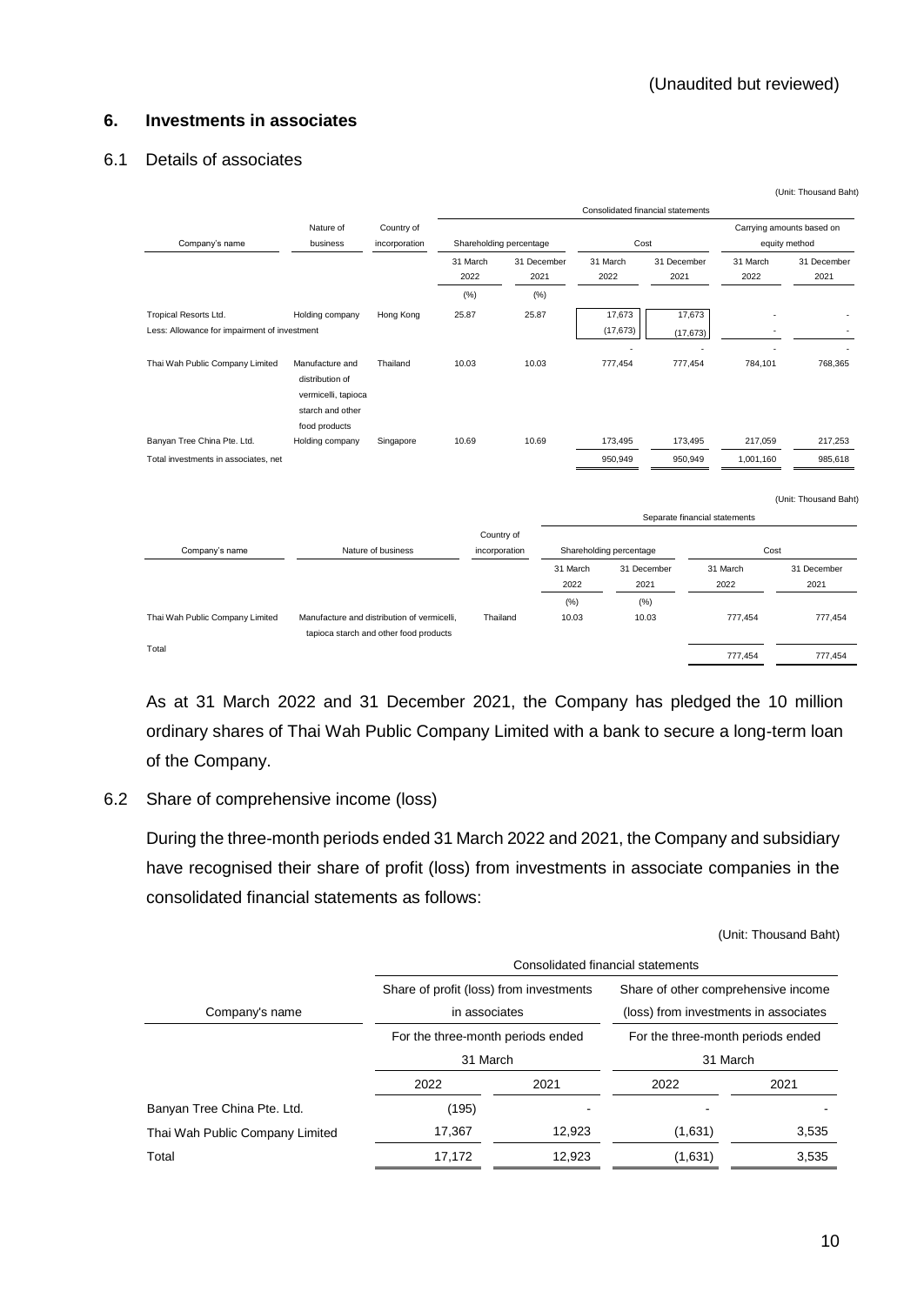### 6.3 Fair value of investments in a listed associate

In respect of investment in an associated company that is a listed company on the Stock Exchange of Thailand, its fair value is as follows:

|                                 |                   | (Unit: Million Baht) |  |  |
|---------------------------------|-------------------|----------------------|--|--|
| Associate                       | Fair values as at |                      |  |  |
|                                 | 31 March 2022     | 31 December 2021     |  |  |
| Thai Wah Public Company Limited | 601               | 490                  |  |  |

### **7. Investment properties**

As at 31 March 2022, the subsidiaries have pledged investment properties amounting to approximately Baht 799 million (31 December 2021: Baht 799 million) as collateral against credit facilities received from financial institutions.

# **8. Property, plant and equipment**

|                                      | Consolidated         | Separate             |  |
|--------------------------------------|----------------------|----------------------|--|
|                                      | financial statements | financial statements |  |
| At cost / revaluation value          |                      |                      |  |
| Balance as at 31 December 2021       | 18,160,792           | 143,004              |  |
| Additions                            | 19,828               | 206                  |  |
| Disposals and write off              | (7, 545)             |                      |  |
| <b>Translation adjustment</b>        | (3, 379)             |                      |  |
| Balance as at 31 March 2022          | 18,169,696           | 143,210              |  |
| <b>Accumulated depreciation</b>      |                      |                      |  |
| Balance as at 31 December 2021       | (5,669,839)          | (103, 708)           |  |
| Depreciation charged for the period  | (96, 519)            | (1, 137)             |  |
| Disposals and write off              | 6,977                |                      |  |
| <b>Translation adjustments</b>       | (769)                |                      |  |
| Balance as at 31 March 2022          | (5,760,150)          | (104, 845)           |  |
| <b>Allowance for impairment loss</b> |                      |                      |  |
| Balance as at 31 December 2021       | (161, 692)           | (2,920)              |  |
| <b>Translation adjustment</b>        | 3,401                |                      |  |
| Balance as at 31 March 2022          | (158, 291)           | (2,920)              |  |
| Net book value                       |                      |                      |  |
| Balance as at 31 December 2021       | 12,329,261           | 36,376               |  |
| Balance as at 31 March 2022          | 12,251,255           | 35,445               |  |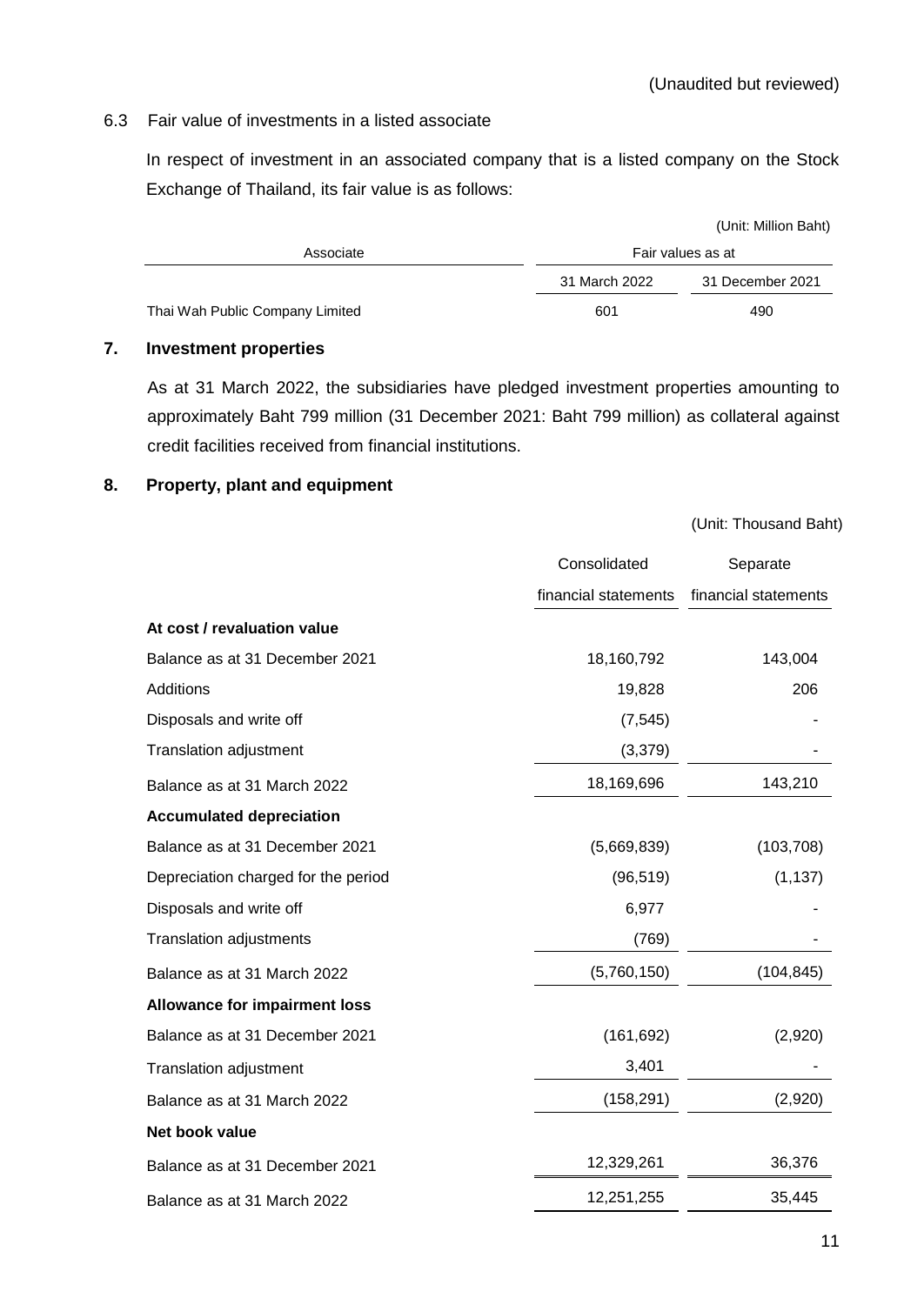The subsidiaries have mortgaged land and buildings at fair value of Baht 8,719 million (31 December 2021: Baht 8,758 million) as collateral against credit facilities received from financial institutions.

#### **9. Bank overdrafts and short-term loans from financial institutions**

Bank overdrafts carry interest rate of MOR per annum.

Short-term loans from financial institutions represent promissory notes with maturity dates within 3 months. Short-term loans from financial institutions carry interest rate of MMR, MLR and fixed deposit rate plus 1.5%.

These bank overdrafts and short-term loans from financial institutions are secured by the mortgage of plots of land and buildings of its subsidiaries, as described in Note 8 and by the guarantee provided by subsidiaries.

#### **10. Long-term loans from financial institutions**

Movements in the long-term loans account during the three-month period ended 31 March 2022 are summarised below:

|                                  |                      | (Unit: Thousand Baht) |
|----------------------------------|----------------------|-----------------------|
|                                  | Consolidated         | Separate              |
|                                  | financial statements | financial statements  |
| Principal as at 31 December 2021 | 5,367,518            | 1,379,750             |
| Add: Draw down                   | 11,647               |                       |
| Less: Repayments                 | (39, 322)            |                       |
| Principal as at 31 March 2022    | 5,339,843            | 1,379,750             |
| Less: Deferred financial fees    | (11, 263)            | (4, 743)              |
| Balance as at 31 March 2022      | 5,328,580            | 1,375,007             |

The loans are secured by mortgage of plots of land and buildings of its subsidiaries, as described in Notes 4, 7 and 8. Certain loans are guaranteed by its subsidiaries and the pledge of the 10 million ordinary shares of Thai Wah Public Company Limited, as described in Note 6.1.

The loan agreements contain several covenants which, among other things, require the Group to maintain debt to equity ratios and debt service coverage ratios at the rate prescribed in the agreements.

As at 31 March 2022, the long-term credit facilities of the subsidiaries which have not yet been drawn down amounting to Baht 746 million (31 December 2021: Baht 758 million).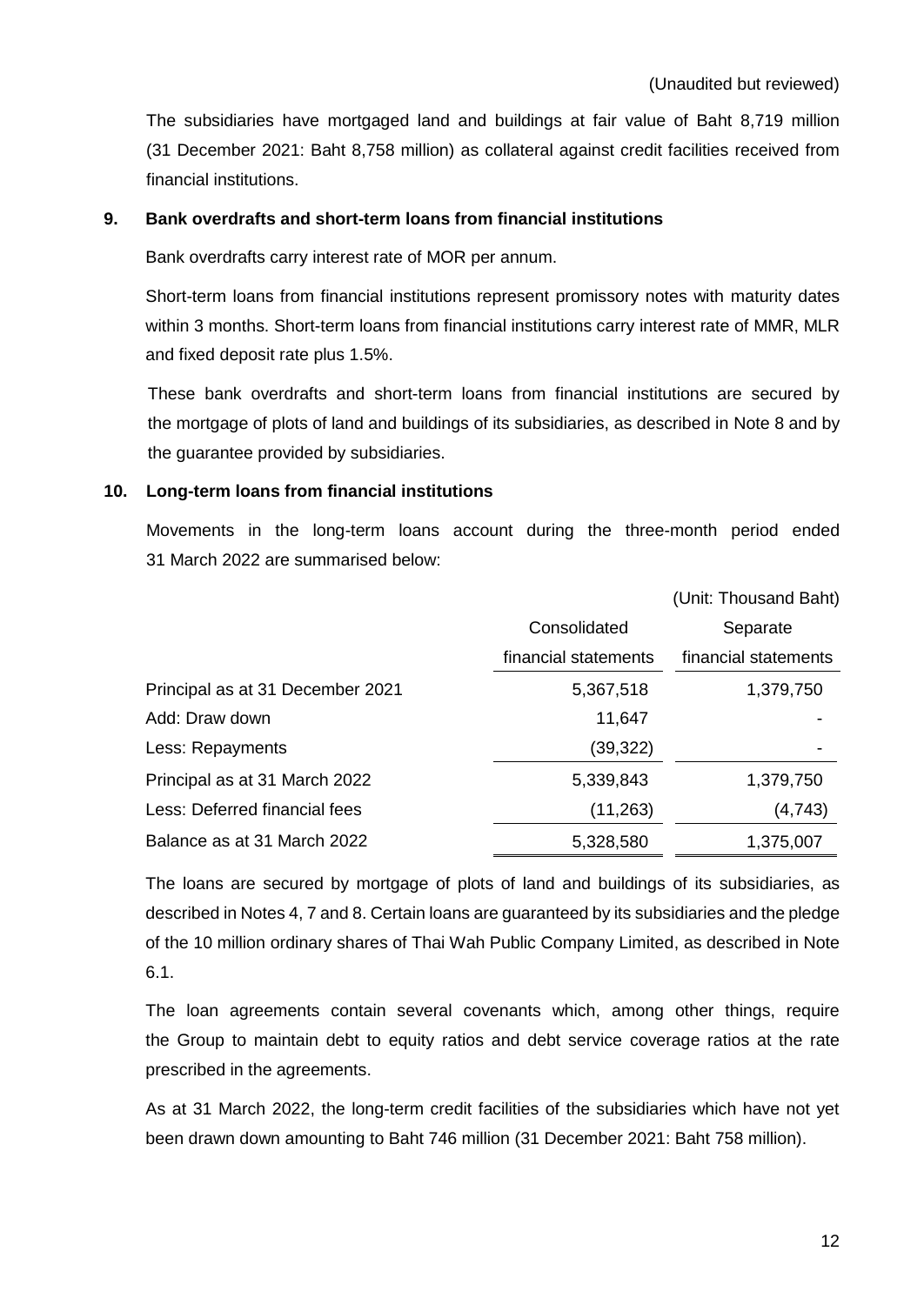### **11. Income tax**

Interim corporate income tax was calculated on profit (loss) before income tax for the period, using the estimated effective tax rate for the year.

Income tax expenses for the three-month periods ended 31 March 2022 and 2021 are made up as follows:

|                                         | (Unit: Thousand Baht)                      |        |                      |          |  |
|-----------------------------------------|--------------------------------------------|--------|----------------------|----------|--|
|                                         | For the three-month periods ended 31 March |        |                      |          |  |
|                                         | Consolidated                               |        | Separate             |          |  |
|                                         | financial statements<br>2022<br>2021       |        | financial statements |          |  |
|                                         |                                            |        | 2022<br>2021         |          |  |
| <b>Current income tax:</b>              |                                            |        |                      |          |  |
| Interim corporate income tax charge     | 8,448                                      | 9,120  |                      |          |  |
| Adjustment in respect of income tax of  |                                            |        |                      |          |  |
| previous year                           | 572                                        | 10     |                      |          |  |
| Write off prepaid withholding tax       | 61                                         |        |                      |          |  |
| Deferred tax:                           |                                            |        |                      |          |  |
| Relating to origination and reversal of |                                            |        |                      |          |  |
| temporary differences                   | 39,359                                     | 11,563 | (898)                | (1, 412) |  |
| Income tax (revenue) expenses reported  |                                            |        |                      |          |  |
| in the income statement                 | 48,440                                     | 20,693 | (898)                | (1, 412) |  |

### **12. Commitments**

### Capital commitment

As at 31 March 2022, the Group has capital commitments as follows:

- a) The subsidiaries have commitments in respect of constructing new and renovating existing hotel properties amounting to Baht 85 million.
- b) The subsidiaries have commitments that relate to projects to develop properties for sale amounting to Baht 1,514 million.
- (c) A subsidiary entered into a sale and purchase agreement for land with unrelated persons, area of 4 rai 64.20 square wah. The remaining Baht 12 million shall be paid in within November 2022.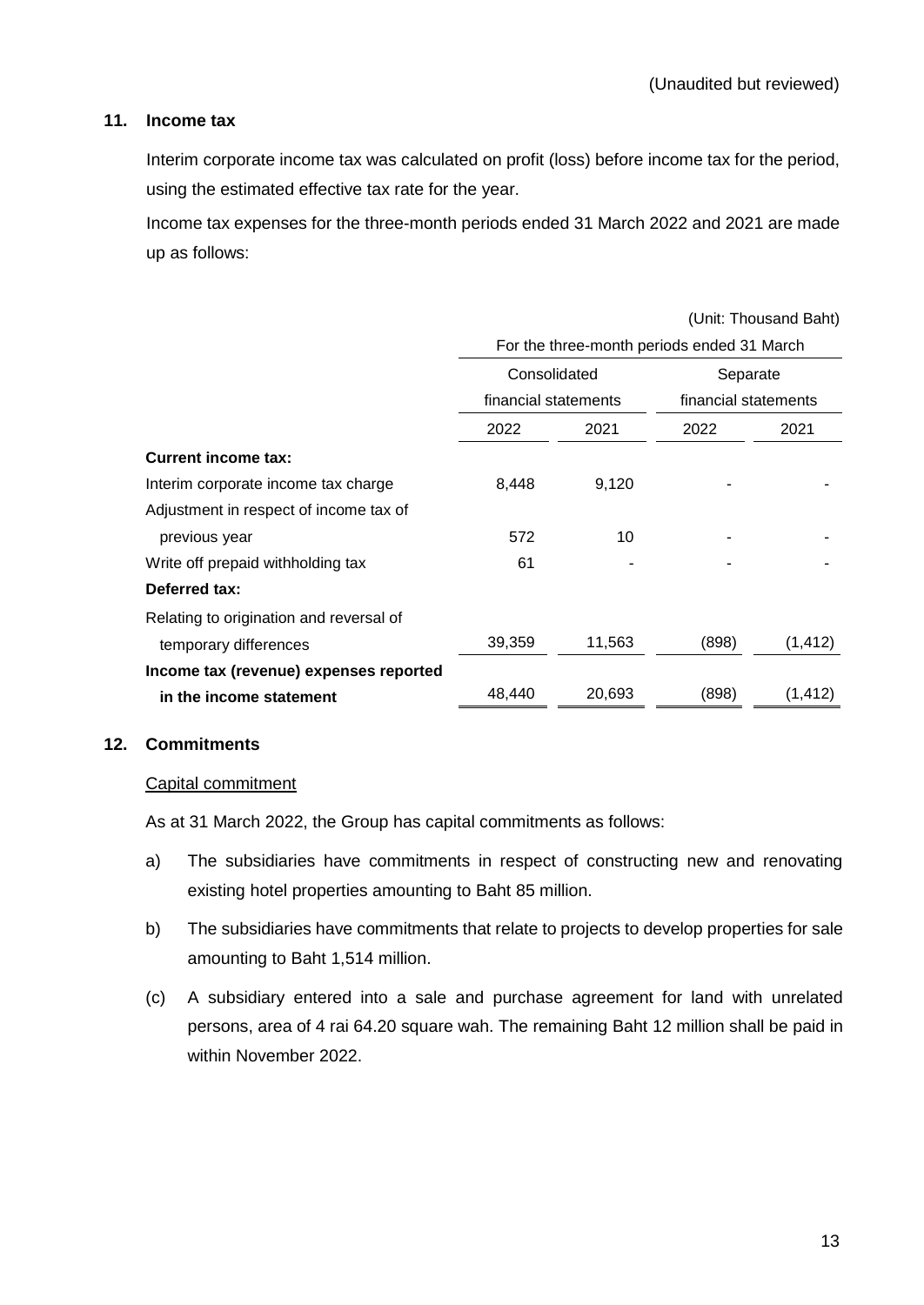#### Operating agreements

As at 31 March 2022, the Group has operating agreements as follows:

- a) The subsidiaries have entered into operating agreements with certain companies whereby these companies are to operate the subsidiaries' hotel business. In consideration of such services, the subsidiaries are committed to pay remuneration at the rates, terms and basis specified in the agreements. There were no significant changes in terms and basis specified in the agreements during the current period.
- b) The Group has entered into several service and lease agreements in respect of machinery, motor vehicles and equipment. The terms of the agreements are generally between 1 to 5 years.

As at 31 March 2022, the Group has future minimum payments under service agreement, short-term leases and lease of low-value assets amounting to Baht 35 million (the Company only: Baht 4 million).

c) As at 31 March 2022, the Group has future lease payments required under these noncancellable leases contracts related to villa/unit rental scheme agreements which have not yet commenced as follows:

(Unit: Million Baht)

|                             | Consolidated         | Separate             |
|-----------------------------|----------------------|----------------------|
|                             | financial statements | financial statements |
| Payable within:             |                      |                      |
| In up to 1 year             | 3                    |                      |
| In over 1 and up to 5 years | 23                   |                      |

#### Servitude over land

As at 31 March 2022, some subsidiaries have land servitude of approximately 13 rai in Phuket province, which are presented under property development cost and property, plant and equipment.

### **13. Guarantees**

As at 31 March 2022, there were bank guarantees amounting to Baht 51 million issued to various parties on behalf of the Group, mainly provided for the usage of electricity, other utilities and telecommunication channels (the Company only: Baht 0.4 million).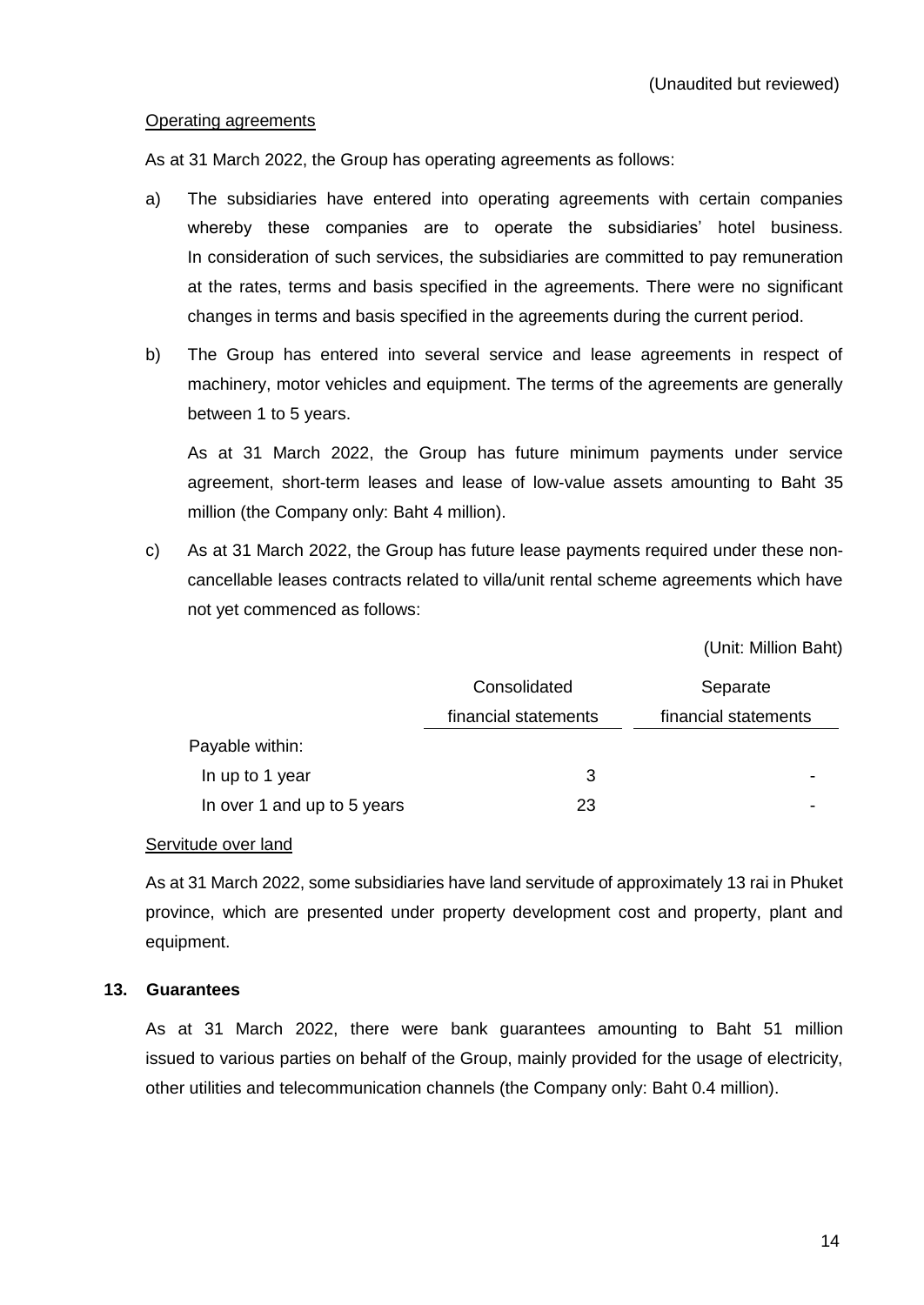# **14. Segment information**

The Group is organised into business units based on its products and services. During the period, the Group has not changed the organisation of their reportable segments.

The following tables present revenue and profit (loss) information regarding the Group segments for the three-month periods ended 31 March 2022 and 2021 as follows:

| (Unit: Million Baht) |  |  |
|----------------------|--|--|
|----------------------|--|--|

|                                                | For the three-month period ended 31 March 2022 |             |        |                    |       |
|------------------------------------------------|------------------------------------------------|-------------|--------|--------------------|-------|
|                                                | Hotel                                          | Property    | Office |                    |       |
|                                                | <b>Business</b>                                | Development | Rental | <b>Head Office</b> | Total |
| Revenue:                                       |                                                |             |        |                    |       |
| Segment revenue                                |                                                |             |        |                    |       |
| <b>Total revenues</b>                          | 587                                            | 504         | 10     |                    | 1,101 |
| Intersegment revenues                          | (44)                                           | (2)         | (2)    |                    | (48)  |
| Revenue from external customers                | 543                                            | 502         | 8      |                    | 1,053 |
| Results:                                       |                                                |             |        |                    |       |
| Segment results                                | (19)                                           | 152         |        | (33)               | 101   |
| Unallocated income                             |                                                |             |        |                    | 5     |
| Profit from operations and other income        |                                                |             |        |                    | 106   |
| Finance income                                 |                                                | 10          |        |                    | 10    |
| Finance cost                                   | (26)                                           | (5)         |        | (14)               | (45)  |
| Share of profit from investments in associates |                                                |             |        |                    | 17    |
| Profit before income tax expenses              |                                                |             |        |                    | 88    |
| Income tax revenue (expenses)                  | (9)                                            | (48)        |        | 9                  | (48)  |
| Profit for the period                          |                                                |             |        |                    | 40    |

(Unit: Million Baht)

|                                                | For the three-month period ended 31 March 2021 |             |                |                    |       |
|------------------------------------------------|------------------------------------------------|-------------|----------------|--------------------|-------|
|                                                | Hotel                                          | Property    | Office         |                    |       |
|                                                | <b>Business</b>                                | Development | Rental         | <b>Head Office</b> | Total |
| Revenue:                                       |                                                |             |                |                    |       |
| Segment revenue                                |                                                |             |                |                    |       |
| <b>Total revenues</b>                          | 126                                            | 308         | 9              |                    | 443   |
| Intersegment revenues                          | (20)                                           | (1)         | (2)            |                    | (23)  |
| Revenue from external customers                | 106                                            | 307         | $\overline{7}$ |                    | 420   |
| Results:                                       |                                                |             |                |                    |       |
| Segment results                                | (223)                                          | 89          |                | (18)               | (151) |
| Unallocated income                             |                                                |             |                |                    | 5     |
| Loss from operations and other income          |                                                |             |                |                    | (146) |
| Finance income                                 |                                                | 13          |                |                    | 13    |
| Finance cost                                   | (31)                                           | (15)        |                | (18)               | (64)  |
| Share of profit from investments in associates |                                                |             |                |                    | 13    |
| Loss before income tax expenses                |                                                |             |                |                    | (184) |
| Income tax revenue (expenses)                  | 10                                             | (31)        |                |                    | (21)  |
| Loss for the period                            |                                                |             |                |                    | (205) |